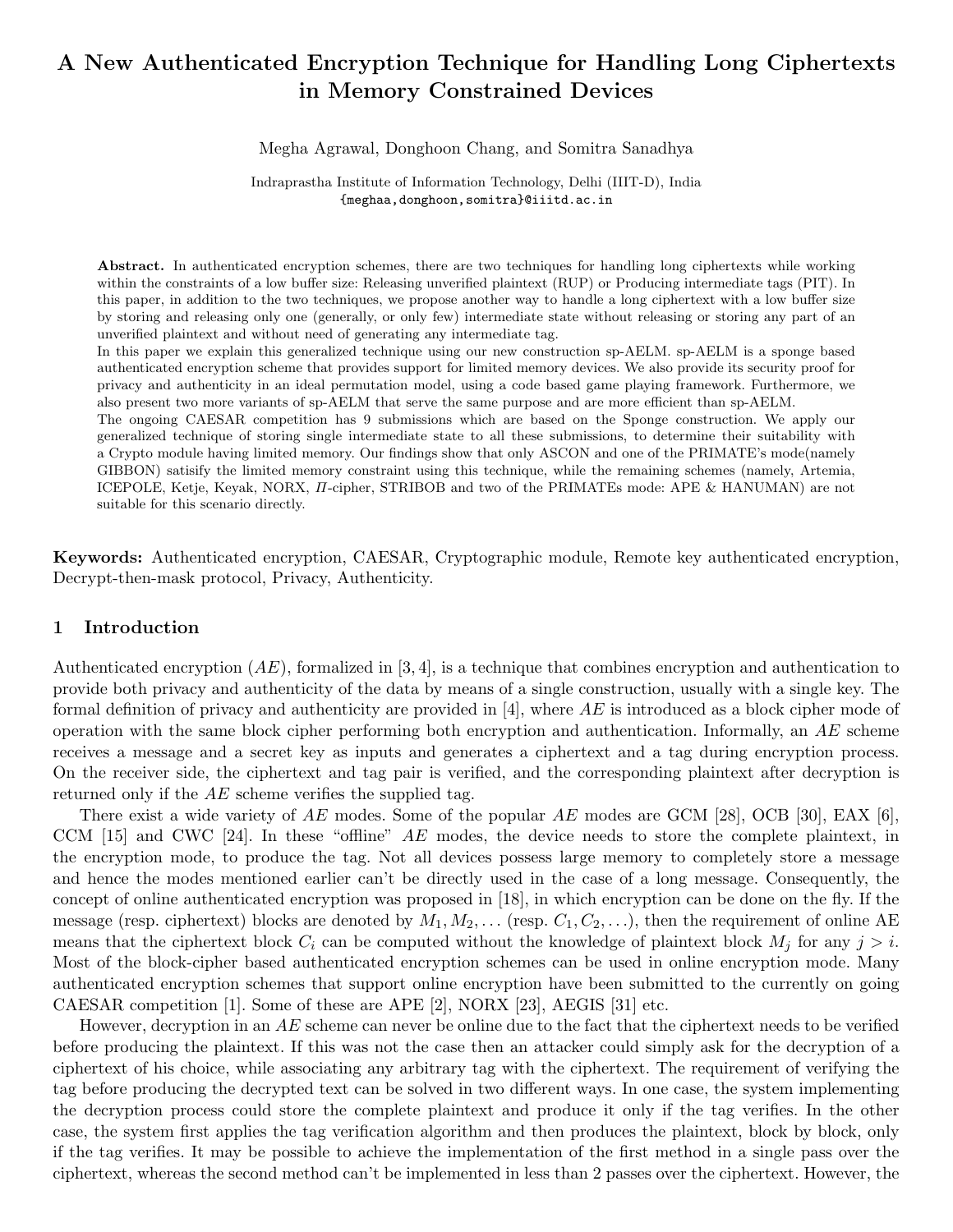first method requires potentially large memory on the device while the second method could be implemented even on low memory devices. In fact, with the increasing usage of low cost RFID devices, sensors and trusted platform modules (TPM), the need for an  $AE$  scheme which can supports both the encryption and the decryption functions in online form is increasing day by day. None of the schemes submitted in the CAESAR competition consider this limited memory constraint explicitly.

**Related work:** At FSE 1996, Blaze [10] proposed a new paradigm for secret-key block ciphers: Remotely keyed encryption (RKE). RKE is concerned with the problem of "high-bandwidth encryption with low bandwidth smartcards". A scheme to achieve the same was proposed in this work, but some limitations of the scheme were also mentioned in the same work. Later, Lucks [25] provided the first formal model for RKE and chose to interpret the question as that of implementing a remotely key pseudorandom permutation (RKPRP). The work [25] was further improved, both in terms of formal modelling and the actual construction, by an influential work of Blaze et. al [11]. It was observed in this later work that the PRP's length preserving property implies that it can not be semantically secure when viewed as encryption function alone. Thus, in addition to the RKPRP which was termed "length preserving RKE", the work [11] also introduced the notion of "length increasing RKE" which was also referred to as "remote key authenticated encryption" (RKAE). While the definition given in [11] was important and the first step towards formalizing this new notion, it turns out to be quite non-standard (it involves an "arbiter" who can fool any adversary). The notion of such an arbiter looks quite artificial. Later, Dodis et al. [14] provided the formal definition of a remote key authenticated encryption. The RKAE scheme solves the problem where one wishes to split the task of high bandwidth authenticated encryption between a secure client (but limited bandwidth or computationally limited device) and an insecure (but computationally powerful) host. Though RKAE is efficient, but the Crypto device (e.g. a card) that performs encryption and decryption doesn't know the actual value of plaintext and ciphertext (Refer Table 1). Rather, it trusts the insecure host to provide these values, making it unsuitable for real world applications. Further, the security of this scheme is proved in a setting where the adversary has oracle access only to the combined functionality of the host and the card. However, the host is assumed to be insecure (subject to break-in by an adversary) in this scheme, i.e., the adversary can have access to the internal state of an encryption algorithm executed on the host side. So, the underlying assumption of having oracle access to combined functionality is not justified for defining security of the scheme.

Later, Fouque et al. at SAC 2003 proposed a decryption protocol named Decrypt-Then-Mask (DTM) [18]. The main idea behind this protocol is to blind the plaintext blocks obtained after decryption by XORing them with a pseudorandom sequence of bits and return it to the sender. These blocks do not "look" meaningful to the attacker until "unmasking" is applied. Once a tag gets verified at the receiver end, the seed of the pseudorandom number generator(PRNG) used to mask the plaintext blocks is returned to the sender. This allows the sender to run the same PRNG and un-mask the plaintext blocks. However this protocol has a drawback. The DTM requires two additional passes excluding no. of passes required for underlying AE during decryption, which makes it computationally expensive, specially in the case of long messages. These two extra passes (one at the crypto module and another one at the user side) in DTM are due to the use of PRNG, which creates extra overhead particularly in case of long message. The scenarios mentioned above point towards the need of an authenticated encryption scheme which remains efficiently implementable with low memory crypto module even while handling long messages.

Recently, Andreeva et. al in ASIACRYPT 2014 [16] provides definitions to formalize an AE scheme's security against release of unverified plaintexts. Even though these settings provide support for the devices with limited memory constraint but from the security point of view, it is essential to have a tag verification before releasing the plaintext.

The issue of releasing unverified plaintest has also been discussed in on going CAESAR competition [1]. Its feature page explicitly states: "Beware that security questions are raised by any authenticated cipher that handles a long ciphertext in one pass without using a large buffer: releasing unverified plaintext to applications often means releasing it to attackers and also requires an analysis of how the applications will react". However releasing unverified plaintext is not the only solution to handle large ciphertexts in memory constrained environment. In this work, we present a new solution that serves the same purpose, even though, it requires two passes, among them only one pass is effective as another pass takes place on user side and we usually assume that the user has enough memory on their side.

Another requirement regarding intermediate tags mentioned in CAESAR [1] feature page states: "If a long plaintext is split into separate packets, each of which is separately authenticated (and encrypted), then a long forgery need not be buffered before it is rejected. Applying this split to any MAC (or authenticated cipher) produces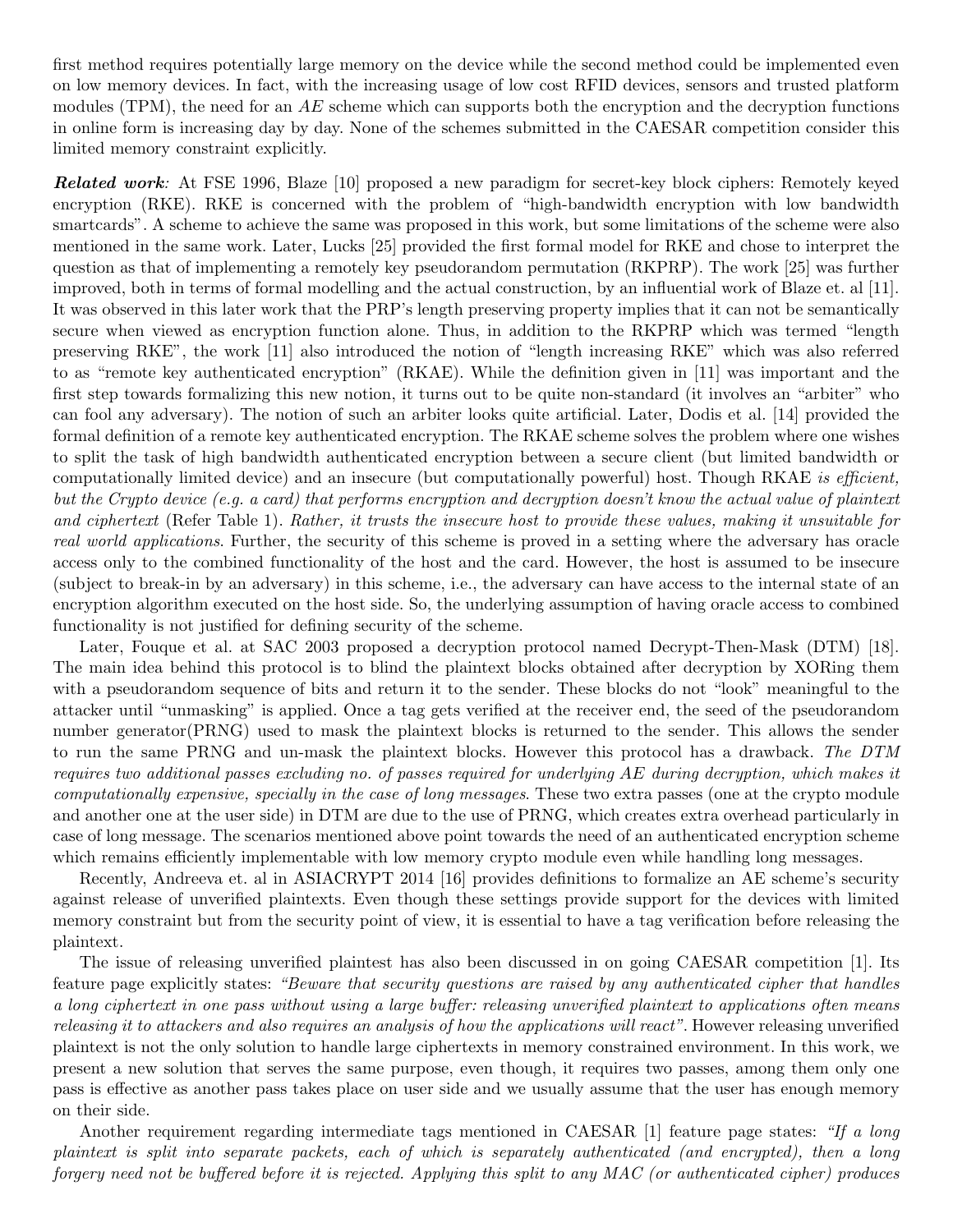a new MAC (or authenticated cipher) with different performance properties; perhaps the same type of fast rejection can be better achieved in another way". These settings still require significant memory to store the decrypted text and tags for every packet, which may not be available for the devices with the limited memory constraint. However the scheme proposed in this paper can support intermediate tag even for devices with the limited memory as we only need to store one intermediate state for all the packets and can also support fast rejection by checking those intermediate tags. For more details one can refer to Appendix A.

Our Contribution: In this paper, we introduced a new generalized technique for authenticated encryption which store only one intermediate state instead of entire plaintext during tag verification. And then this intermediate state is used by the user on their side to decrypt ciphertext. Without releasing unverified plaintext this technique allow us to do a tag verification for a long message on the devices with limited memory settings. We explained this generalized technique using our new construction sp-AELM and its variants. This new construction and its two more variants support both online encryption as well as tag verification in constrained memory setting for long messages, which makes it suitable for implementation on devices that have limited memory. The Sponge construction supports arbitrarily long input and output sizes, and hence allows building various cryptographic primitives such as a hash function or a stream cipher [8]. More recently, use of Sponge based hash functions as an authenticated encryption primitive has been proposed in [7]. Keccak, the winner of the SHA-3 competition, is also built on the Sponge construction. Considering the acceptability and future adaptability of the Sponge construnction in Cryptographic software/hardware, we choose the Sponge function as a basic primitive for the construction of our authenticated encryption scheme sp-ALEM.

In sp-AELM, instead of returning all the plaintext blocks, we provide only one internal state to the user, using which plaintext can be computed easily at his side. Our scheme requires a total of three passes, one for encryption and two for decryption. This compares favourably with the DTM scheme, which requires overall more number of passes (discussed in Table 1), making our scheme more efficient. In sp-AELM, all computations are proposed to be done inside a cryptographic module, where the actual plaintext and ciphertext values are securely known, as opposed to the RKAE scheme [14]. More details about sp-AELM are given in Section 4. In addition to this, we also present two more efficient variants of sp-AELM. More detail about these variants are given in Section 6.

Table 1 Description: This table shows the comparison of RKAE, DTM, the proposed scheme sp-AELM and sp-AELM variants. Our proposed scheme and its variants support online encryption. However, in the case of RKAE and DTM, it depends on the underlying  $AE$  scheme that is used. All these three schemes support low memory verification, i.e., there is no need to store message blocks on a cryptographic module during decryption. Next we compare these schemes on the basis of number of passes required for encryption and decryption. For a given message M of n blocks, we use the usual notion of a "pass" as the processing of all n blocks of M once. The RKAE scheme requires two passes<sup>1</sup> for encryption during execution of Conceal algorithm (one pass for encrypting n block message and another pass for computing the hash value on the output of the first pass, explained in Fig.  $1(a)$ ), while the number of passes required for DTM depends on the underlying AE scheme. sp-AELM and its variants require only one pass for encryption i.e. it visits the n block message exactly once. For decryption and verification, RKAE requires two passes<sup>1</sup> as shown in Fig.  $1(b)$  (one pass for computing the hash value and another one for decryption). DTM uses two additional passes for pseudo random number generator (one pass for masking the n block message and another for unmasking the n blocks) apart from the number of passes for the underlying authenticated decryption algorithm. sp-AELM and its variants require only two passes (one at the receiver side and another one at the sender side as shown in Fig. 4(b)) for the decryption and verification. We have also used communication overhead between the host and the Crypto module as a comparison parameter in terms of the number of message blocks n. RKAE require only 2 communications(shown in Fig. 1b in ), DTM require  $2n + 2$ communications(shown in Fig. 2(b)) whereas sp-AELM and its variants require  $n + 2$  communications(shown in Fig.  $4(b)$ ).

<sup>&</sup>lt;sup>1</sup> For RKAE encryption/decryption we neglect the computations carried out at the Crypto module, as it is processed on a small data.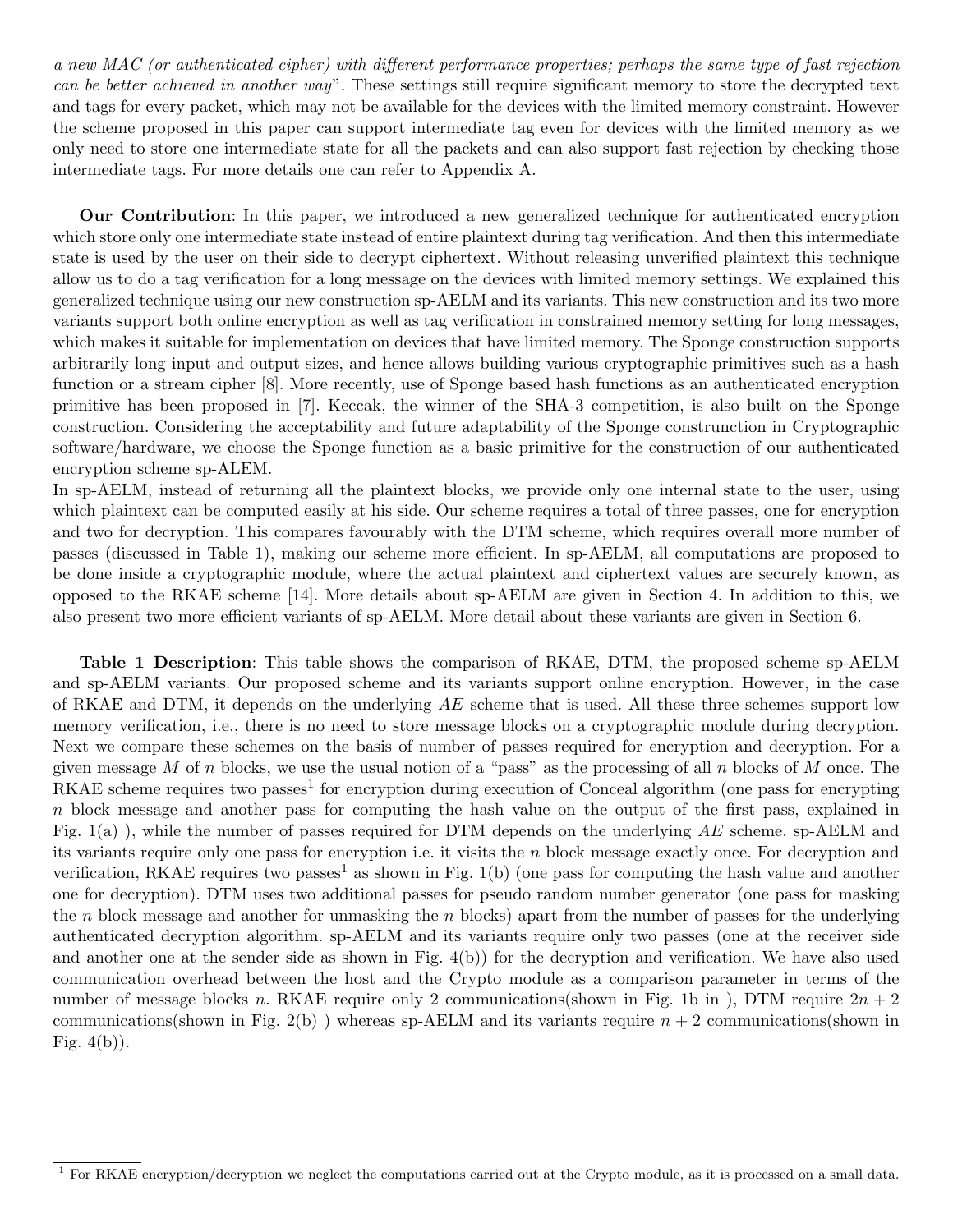| Parameters                                      | <b>RKAE</b>              | DTM                             |                       | $sp$ -AELM $ sp$ -AELM variants |
|-------------------------------------------------|--------------------------|---------------------------------|-----------------------|---------------------------------|
|                                                 | [14]                     | $\lceil 18 \rceil$              | $ {\rm This\ paper} $ | [This paper]                    |
| Online Encryption                               | Depends on underlying AE | Depends on underlying AE        | $_{\rm Yes}$          | Yes                             |
| Support for low memory verification             | $_{\rm Yes}$             | Yes                             | Yes                   | Yes                             |
| No. of Passes required for Encryption and tag   | Two                      | Depends on underlying AE        | One                   | One                             |
| generation                                      |                          |                                 |                       |                                 |
| No. of Passes required for Decryption and       | Two                      | $ 2 +$ Depends on underlying AE | Two                   | Two                             |
| Verification                                    |                          |                                 |                       |                                 |
| Communications overhead b/w Host and Crypto     |                          | $2n+2$                          | $n+2$                 | $n+2$                           |
| module during verification and decryption       |                          |                                 |                       |                                 |
| Knowledge of Plaintext and Ciphertext to Crypto | No                       | Yes                             | Yes                   | Yes                             |
| $ $ module                                      |                          |                                 |                       |                                 |

Table 1. Comparison of RKAE, DTM, sp-AELM and sp-AELM variants:(a) One pass is defined as processing of n blocks of a message once. (b) The communication overhead is given in terms of number of blocks n for a message  $M$ .

In addition to this, we also applied the same technique used in sp-AELM on all Sponge based authenticated encryption schemes submitted to the CAESAR competition, to evaluate their suitability for supporting low memory constraint. Currently there are nine Sponge based AE schemes in the CAESAR competition. We addressed all these nine schemes using the same technique that we used in sp-AELM, i.e., during verification and decryption, storing only one intermediate state instead of storing all decrypted text and returning this intermediate state only when tag gets verified. Detailed analysis of the individual scheme is provided in Section 7. Our findings are briefly summarized in Table 2.

| Sponge based AE Schemes submitted in CAESAR                                                                                                                   | Support for limited memory devices |
|---------------------------------------------------------------------------------------------------------------------------------------------------------------|------------------------------------|
|                                                                                                                                                               | (shown in Section 7)               |
| Artemia [22], ICEPOLE [29], Ketje [20], Keyak [21], NORX<br>$\left[23\right]$ ,<br>PRIMATE <sub>s</sub> (APE, HANUMAN) [17], $\pi$ -Cipher [13], STRIBOB [27] | Nο                                 |
| Ascon [12], PRIMATEs(GIBBON) [17]                                                                                                                             | Yes                                |

Table 2. Analysis of CAESAR schemes showing their suitability for supporting limited memory constraint.

Roadmap : The rest of this paper is organized as follows: Section 2 gives the brief description of Remote Key Authenticated Encryption [14] and the protocol defined in [18]. Section 3 defines some preliminaries followed by Section 4 that defines the construction of the proposed AE scheme (sp-AELM). We provide the security proof of the proposed scheme in Section 5. In Section 6, we present two more efficient variants of sp-AELM. Section 7 presents the brief analysis of all Sponge base AE schemes submitted to the CAESAR competition. Finally, we conclude this paper with Section 8.

# 2 Previous Work

### 2.1 Remotely Keyed Authenticated Encryption

In [14] Dodis et al. proposed a formalized solution to the problem of remotely keyed authenticated encryption (RKAE). One round of the proposed scheme consists of seven different algorithms that run between two parties called the host and the cryptographic module: (RKG, StartAE, CardAE, FinishAE, StartAD, CardAD, FinishAD). In this scheme, the authors used the smart card as the Crypto module. The host is assumed to be powerful but insecure, and the Crypto module is assumed to have low bandwidth and limited memory but taken to be secure. For a given authenticated encryption scheme  $AE$ , we explain the RKAE using an example. First, the RKG runs and produces the secret key K and this key gets stored on the Crypto module. The process of encryption is divided into 3 parts (shown in Fig.  $1(a)$ ):

- 1. First, the host runs a probabilistic algorithm  $StartAE$  on input M (which we conveniently rename Conceal and produces  $(h, b)$  pair, where  $|b| \ll |h|$ ,  $h \leftarrow E_{\tau}(M)$ ,  $b = \tau || H(h), E$  is any one time symmetric encryption algorithm,  $\tau$  is the session key and  $H(.)$  is a collision resistant hash function. Next, b is sent to the Crypto module while  $h$  will be used as a part of the final ciphertext.
- 2. On receiving b, the Crypto module runs an authenticated encryption algorithm CardAE, which could be any AE scheme using secret key K, which produces  $C = AE_K(b)$  and sends it to the host. Note that the key K is only known to the Crypto module.
- 3. At the end, the host runs FinishAE by producing  $C' = \langle C, h \rangle$  pair as the resulting authenticated encryption of M.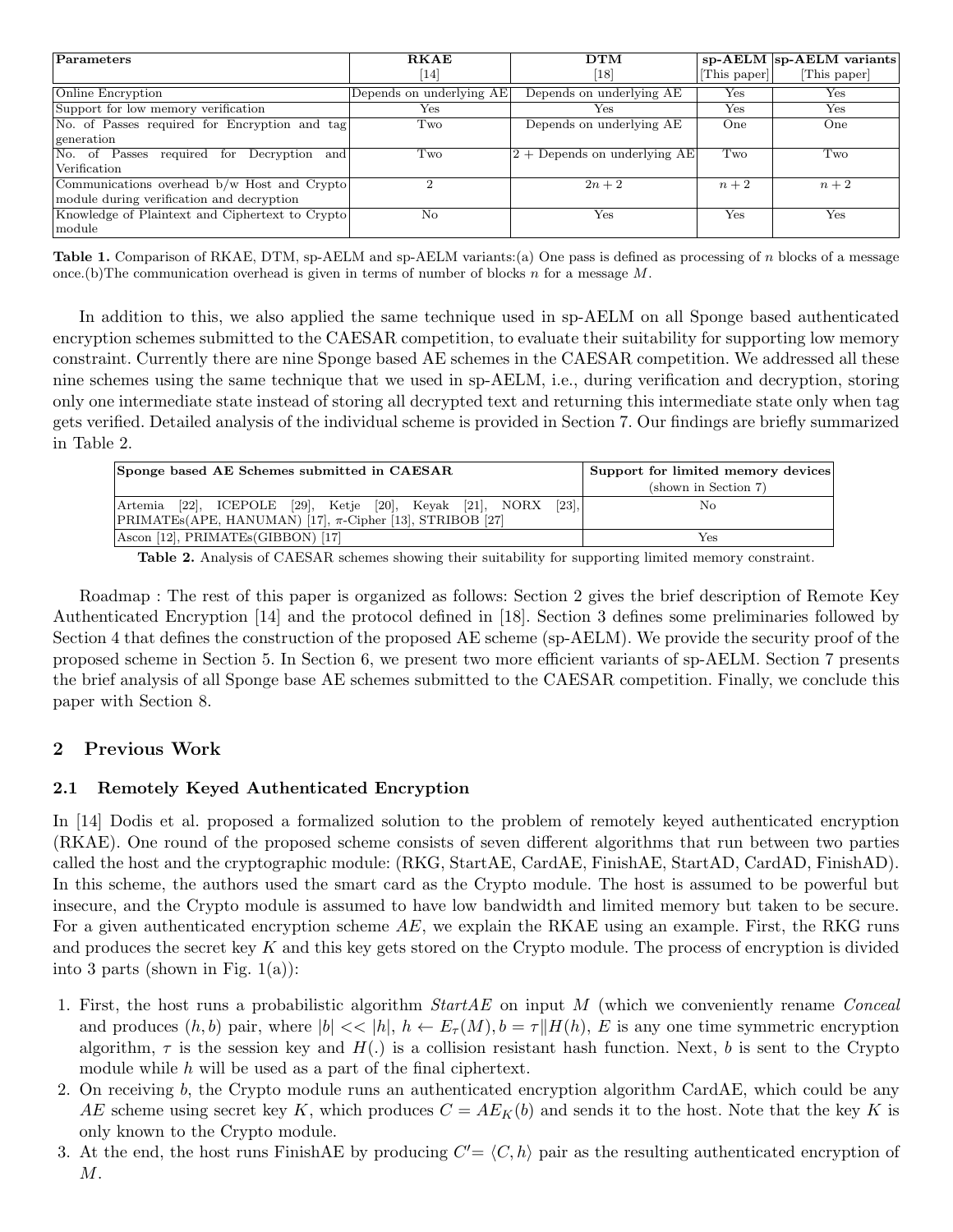Similarly, the process of decryption is divided into 3 parts (shown in Fig.  $1(b)$ ):

- 1. For decryption, the host initially has the pair  $C' = \langle C||h\rangle$ , out of which he sends C to the Crypto module.
- 2. Crypto module receives C and runs CardAD which is an authenticated decryption algorithm AD using secret key K, and outputs  $b = AD<sub>K</sub>(C)$  that will be sent to the host.
- 3. Finally, the host runs FinishAD (which we conveniently rename  $Open(h, b)$ ). This deterministic algorithm Open $(h, b)$  outputs M if  $(h, b)$  is a "valid" pair, otherwise it returns the invalid operator  $\perp$ . Open $(h, b)$  first parses b into  $\tau || H(h)$ , and then uses  $\tau$  to decrypt h.



Fig. 1. Remote Key Authenticated Encyprion

#### 2.2 Decrypt-Then-Mask Protocol

In [18], Fouque et al. proposed a generic construction called Decrypt-then-mask. Their construction doesn't affect encryption, only the decryption part is modified. They use a pseudorandom number generator to mask the plaintext blocks, to eliminate the need of storing plaintext blocks. Once the tag gets verified, the scheme returns the seed of the PRNG that has been used to mask the plaintext blocks. We use  $CM$  to denote cryptographic module and U to represent user of this device in further description of the scheme. For a given authenticated encryption scheme  $AE$ , the encryption and decryption component work as follows (shown in Fig. 2):



Fig. 2. Encryption and Decryption using Decrypt-Then-Mask Protocol: In (b)decryption, to represent it diagrammatically we assume  $AD_K(c_i)$  returns the intermediate value  $m_i$ .

- 1. User U is given ciphertext-tag  $(C, T)$  pair,where  $C = c_1 ||c_2||...||c_n$ , and he wants to decrypt it only if it has not been modified.
- 2. Crypto module  $CM$  executes the seed generation algorithm to generate a random seed  $s_0$  for the PRNG and generates  $(r_1, s_1)$  = PRNG( $s_0$ ). User U sends first ciphertext block  $c_1$  to CM. Crypto module CM initializes the tag computation and decrypts  $c_1$  to generate  $m_1 = AD_K(c_1)$  and masks  $m_1$  to obtain  $p_1 = m_1 \oplus r_1$  and sends it to U. In general,  $AD_K(.)$  takes  $(C, T)$  pair as input and returns plaintext M or invalid operator  $\perp$  (if the tag T is not valid). For better explaination, we assume  $AD_K(c_i)$  returns the intermediate  $m_i$ .
- 3. U sends ciphertext block one by one to  $CM$ . Upon receiving each ciphertext block  $c_i$ , it updates the tag computation and decrypt  $c_i$  followed by masking  $p_i = m_i \oplus r_i$  where  $r_i$  is generated as  $(r_i, s_i) = PRNG(s_{i-1})$ . Then  $p_i$  is returned back to the user U. This process repeats until all ciphertext blocks get processed.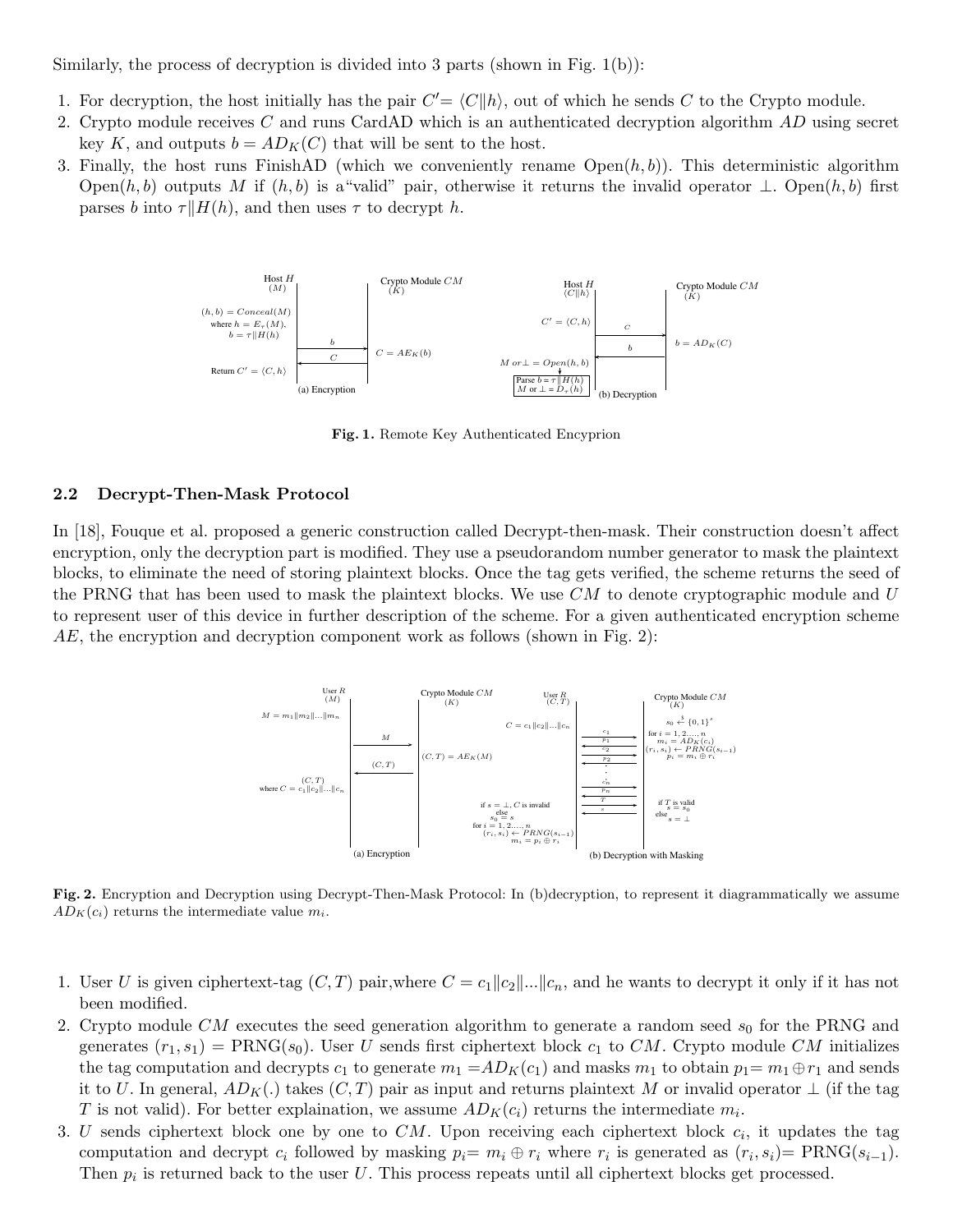- 4. Once the processing of all ciphertext blocks get done, U sends tag T to CM and the Crypto module CM checks validity of the tag. If the tag is valid then it returns s<sub>0</sub> to U, otherwise it returns invalid symbol  $\perp$ .
- 5. If U receives  $s_0$ , i.e., tag is valid and it decrypts  $p_1 || p_2 || \dots || p_n$ . For  $i = 1, 2...n$ , it generates  $(r_i, s_i) = \text{PRNG}(s_{i-1}),$ and decrypt  $p_i$  as  $m_i=p_i\oplus r_i$ . Finally plaintext  $M=m_1||m_2||...||m_n$ . If U receives  $\perp$  then the tag is invalid and the plaintext  $M$  can not be generated.

### 3 Preliminaries

**Definition 1** (Ideal Online Function) Let  $func(A, B)$  be defined as set of all functions from set A to set B. Now, we define ideal online function  $\mathcal{S}_{pad}$  as:

$$
\$_{pad}(N, A, M, flag) \rightarrow \begin{cases} (C, T) & if flag is 1, \\ C & if flag is 0, \end{cases}
$$

where,

 $pad(X) = X||10^t$  where t is a non-negative integer s.t  $|X||10^t| = pr$  for  $p > 0$  and some fixed r.  $N=$  nonce of r bit,

 $A= Associated\ data,\ where\ |A|< r\ and\ A'=pad(A),$ 

 $M = input$  message that can be partial or complete depending on the flag value,

 $flag = \begin{cases} 0 \; ; \; if \; user \; has \; queried \; partial \; message \; M \; , \end{cases}$ 

1 ; if user has queried complete message M .

In case  $flag = 0$ , we are assuming user has supplied incomplete message and wlog length of supplied message  $(|M|)$  is multiple of r.

 $M' = \begin{cases} m_0 \vert \vert \ldots \vert \vert m_{n-1} = M, \text{where } n = \vert M \vert / r \text{ and } \vert m_i \vert = r \end{cases}$ ; if  $\text{flag=0}$ ,  $m_0 \| \dots \| m_{n-1} = pad(M) \; s.t. \; |m_i| = r \; for \; 0 \le i \le n-1 \; ; \; \; if \; flag = 1 \; .$  $C = c_0 ||c_1|| \dots ||c_{n-1}$  where  $c_j = g(N, A', m_0 || \dots || m_j)$  for  $j = 0, \dots, n-1$ , and  $g \stackrel{\hspace{0.1em}\mathsf{\scriptscriptstyle\$}}{\leftarrow} func({0,1}^r \times {0,1}^r \times ({0,1}^r)^+, {0,1}^r),$  $T = g'(N, A', M'),$  where  $g' \stackrel{s}{\leftarrow} func({0, 1}^r \times {0, 1}^r \times ({0, 1}^r)^+, {0, 1}^t).$ 

Notice that above function is online: here prefixes of outputs remain the same if prefixes of the inputs remain constant. Furthermore, if we consider that nonce and associated data are unique for each function invocation in the ideal online function, then we acheive full privacy. This is because the inputs to g and g ′ will then be unique for each invocations, and since g and g' are functions randomly chosen from func, we get outputs that are independent and uniformly distributed.

**Definition 2** (Privacy) For a given authenticated encryption scheme  $A\mathcal{E} = (\mathcal{K}, \mathcal{E}, \mathcal{D})$ , we define privacy in terms of the ability of an adversary A to distinguish between the output of an encryption oracle  $\mathcal E$  from the output of an ideal online function  $\mathcal{S}_{pad}$ . We define

$$
Adv_{\mathcal{AE}}^{priv}(A) = Pr[K \stackrel{s}{\leftarrow} \mathcal{K} : A^{\mathcal{E}_{K}(\ldots, \ldots)} \Rightarrow 1] - Pr[A^{\$_{pad}(\ldots, \ldots)} \Rightarrow 1]
$$

The oracle  $\mathcal{E}_K$  on input  $(N, A, M, flag)$ , returns the C or  $(C, T)$  depending on the flag value whereas the oracle  $\$_{pad}$  on input  $(N, A, M, flag)$ , works as defined in Def. 1. Here the advantage of an adversary A will be its ability to distinguish between the ciphertext outputs from the  $\mathcal{E}_K$  and  $\mathbb{S}_{pad}$ .

**Definition 3** (**Authenticity**). Here we give a notion of authenticity of the ciphertext tag pair of an authenticated encryption scheme. For a given authenticted encryption scheme  $A\mathcal{E} = (\mathcal{K}, \mathcal{E}, \mathcal{D})$ , let A be an adversary having an encryption oracle  $\mathcal{E}_K$ . We say that A forges if it outputs a  $(N, A, C, T)$  tuple where  $\mathcal{D}_K(N, A, C, T) \neq INVALID$ and adversary A didn't ask a query  $\mathcal{E}_K(N, A, M, flag)$  that resulted in response  $(C, T)$ .

Let  $Exp^{Auth}_{\Pi}(A)$  be the forging experiment for a given  $\mathcal{AE}$ . Then the forging experiment is defined as follows:

- 1. Adversary A can query encryption oracle  $\mathcal{E}$ , decryption oracle  $\mathcal{D}$  atmost  $q_{enc}$ ,  $q_{dec}$  times respectively.
- 2. All the query responses of encryption oracle  $\mathcal E$ , are stored in a set, say R. This R set contain  $(N, A, C, T)$  tuple.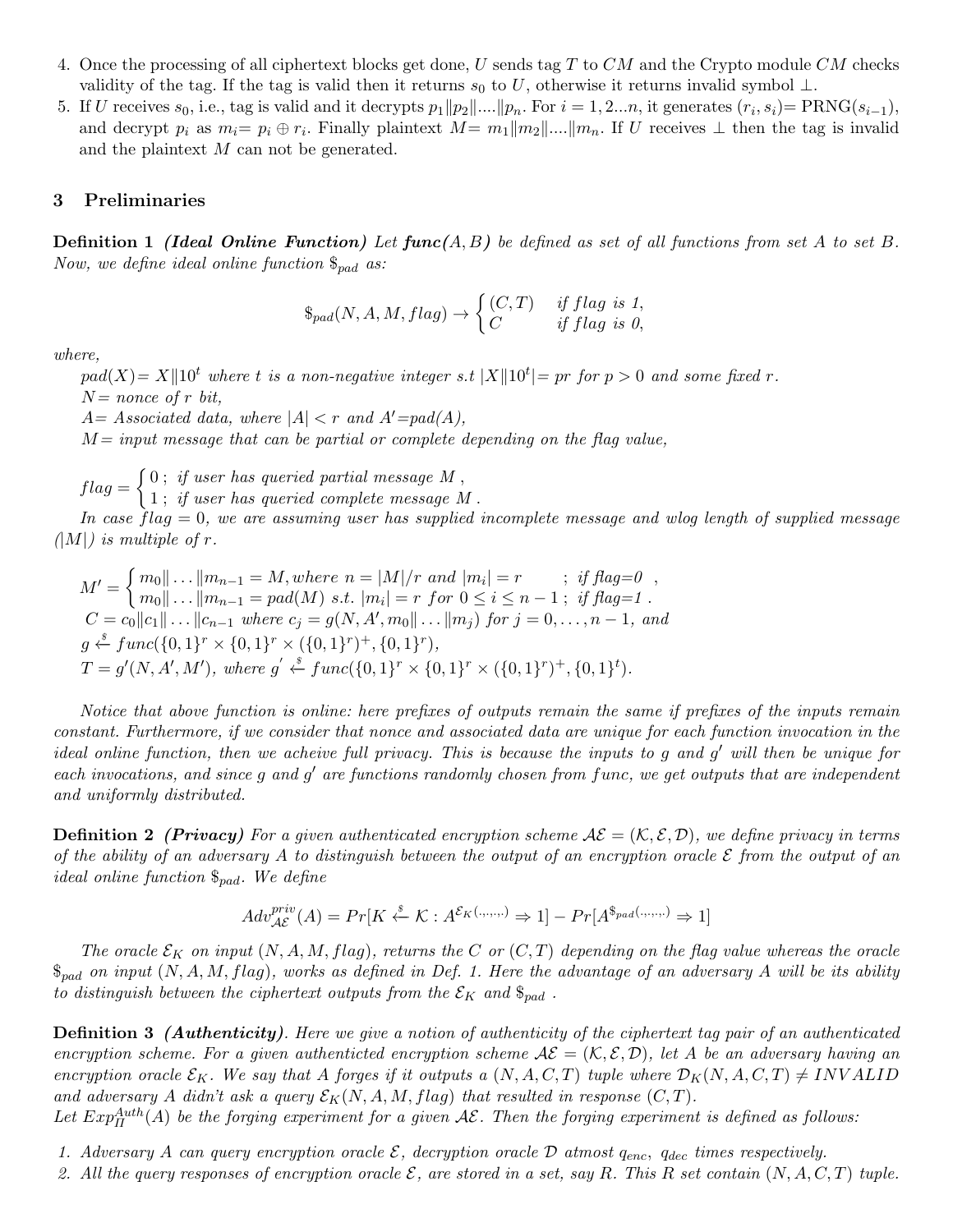3. If adversary A is able to generate a  $(N, A, C, T)$  tuple  $\notin R$  that produces valid message M, then he wins and output is 1 otherwise output is 0, after trying  $q_{dec}$  number of queries.

We say adversary wins i.e. he succeed in creating forgery if  $Exp_{AE}^{Author}(A) = 1$ . So, the advantage of adversary in forging the scheme is defined as:

$$
Adv_{AE}^{Author}(A) = Pr[Exp_{AE}^{Author}(A) = 1]
$$

### 4 Our Construction: sp-AELM

A cryptographic module should not reveal any information about the plaintext until ciphertext-tag pair gets verified. Once the ciphertext gets verified, then crypto device is allowed to reveal the plaintext. However, a cryptographic module is likely to have some storage restriction. Therefore, it can not store a large plaintext  $M$ , verify the tag and output M only when M is valid. Traditional authenticated encryption schemes do not satisfy this usage scenario. We propose a new sponge based authenticated encryption scheme sp-AELM that considers this situation. sp-AELM uses a permutation as the underlying cryptographic primitive. Section 4.1 gives detail of the proposed scheme.

### 4.1 Description of sp-AELM

We now describe the new authenticated encryption scheme sp-AELM that addresses the low memory issue mentioned earlier. Schematic structure of sp-AELM is shown in Fig. 3. Our authenticated encryption scheme takes key K, nonce N, associated data A, plaintext M and flag as inputs and returns C or  $(C, T)$  depending on the value of the  $flag$ , where C represents the ciphertext and T denotes tag or message authentication code  $(MAC)$ . We denote cryptographic module by CM and the user of this module by U. The user U uses the crypto module CM for encryption, decryption and verification. The encryption and decryption procedures are given in Algorithm 1 and Algorithm 2 respectively.



Fig. 3. sp-AELM Construction

#### 4.1.1 Encryption

The algorithm for encryption,  $\mathcal{E}_K(\ldots, \ldots)$  is explained in Algorithm 1. It takes an input, the secret key K of r bits, nonce N of r bits and associated data A, plaintext M and a flag value. This flag value can be 0 or 1, where 0 represents continue i.e. partial  $M$  is provided as an input and 1 represents stop i.e.,  $M$  is complete, we can do the tag computation. Associatd data A is partitioned into r bit blocks( $A_0 \| \ldots A_{j-1}$ ) and  $10^*$  padding is used for last block if required. We use two initialization vectors  $IV_1$  and  $IV_2$  of size r and c respectively, each of which is initialized to zero. Further, flag value is checked, if it is 1, then the message M is padded using  $Pad(M)$  and divided into n blocks  $(M = m_0||m_1|| \ldots m_{n-1})$ , each block is of r bit (i.e.  $|M|/r = n$ ). Otherwise it is just processed into r bit blocks. Algorithm iterates a fixed permutation  $\pi : A \times B \to A \times B$ , where  $|A| = r$  and  $|B| = c$ . First  $(IV_1 \oplus K)\|IV_2$  is given input to  $\pi$  and the output is  $K_r\|K_c$ . Then  $IV_2$  is XORed with  $K_c$ (say this value X). The next input to  $\pi$  is  $(K_r \oplus N)$  X and the corresponding output is  $N_r||N_c$ . Then this  $N_c$  valus is XORed with X. Similarly associated data A is processed. After that message block  $m_i's$  for  $i = 0, 2, ..(n-1)$  get processed. Note that encryption is online here, we don't need to know message blocks in advance i.e.,  $c_i$  can be calculated without prior knowledge of  $m_j$  for any  $j > i$ . Once all the message blocks are processed and flag is 0, then  $C = c_0||c_1||...||c_{n-1}$ is return to the user and algorithm terminates. Otherwise  $K, N, A$  are processed again in a order followed by tag generation. Tag T is generated from  $Z_0$  value.  $Z_0$  is the initial r bits of final output of  $\pi$  and tag T is extraction of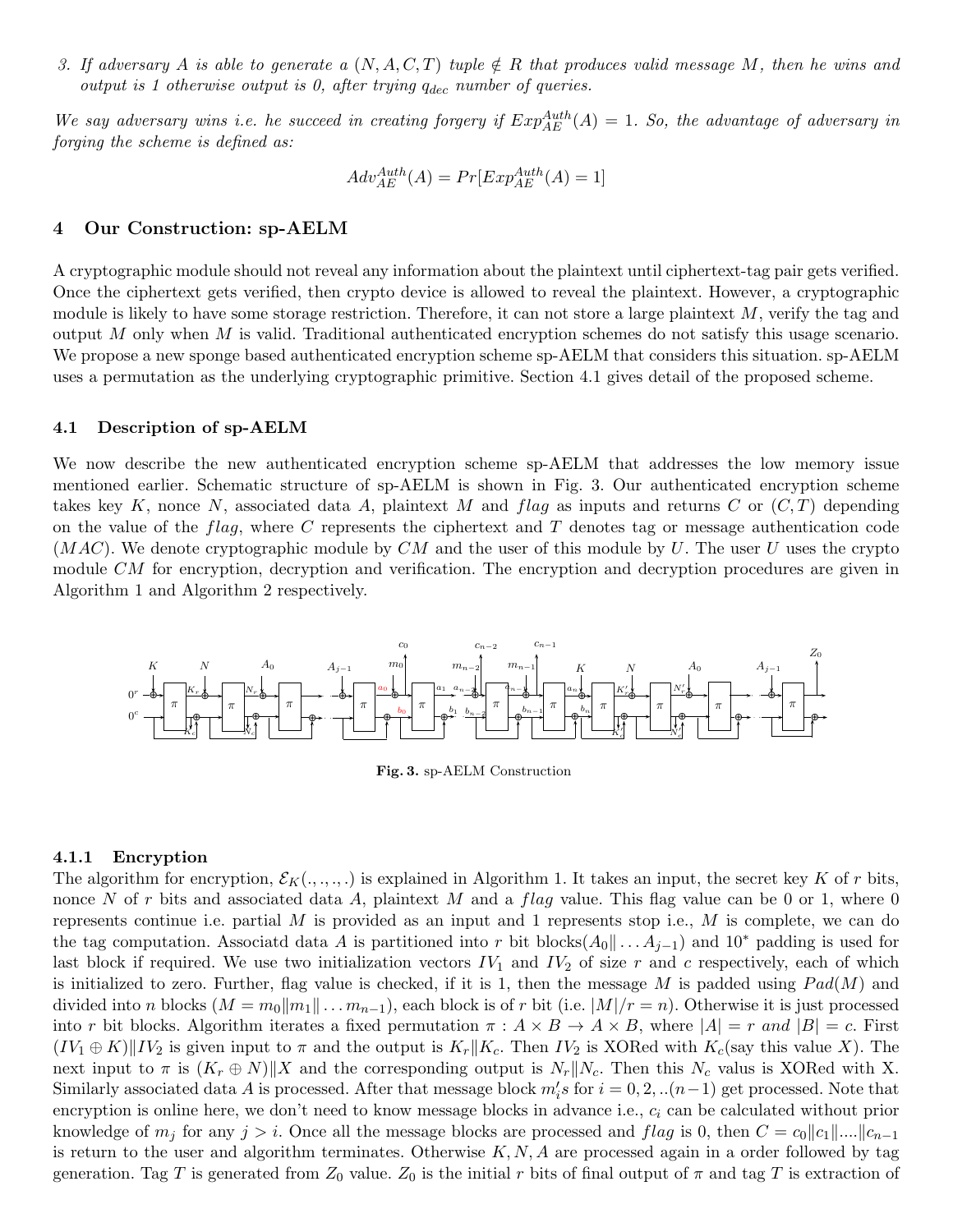required initial bits of  $Z_0$  (if tag is of 128 bit, then T is initial 128 bit of  $Z_0$ ). Finally  $(C,T)$  pair is returned to the user, where  $C = c_0 ||c_1|| ... ||c_{n-1}$ .

**Algorithm 1:** Encryption  $\mathcal{E}_K(N, A, M, flag)$ 

1 Initialization:  $IV_1 = 0^r, IV_2 = 0^c, K_r || K_c \stackrel{\$}{\leftarrow} \{0, 1\}^b,$  $I_{\pi} = \{((IV_1 \oplus K) || IV_2, K_r || K_c)\}\$ 2 if  $(flag = 1)$  then 3  $\mid M = m_0||m_1|| \dots ||m_{n-1}$ , Where  $|m_i| = r$  and  $0 \le i \lt (n-1)$ 4  $\mid$   $Pad(M) = m_0||m_1||.....||(m_{n-1}||10^{r-(|m_{n-1}|+1)})$ 5 else 6  $M = m_0||m_1||...||m_{n-1}$ , Where  $|m_i| = r$ 7 if  $|m_{n-1}| < r$  then {return Invalid;} 8  $Pad(A) = A_0 || A_1 ... || A_{j-1}$  s.t.  $|A_i| = r$  and  $0 \le i \le (j-1)$ 9  $x = K_r \oplus N$ ,  $w = K_c$ 10  $N_r||N_c = \pi(x||w)$ 11  $x = N_r, w = N_c \oplus w$ 12 for  $i = 0 \rightarrow j - 1$  do 13  $\|x'\|w' = \pi(x \oplus A_i \|w)$ 14  $w = w' \oplus w, x = x'$ 15  $a_0 = x', b_0 = w'$ 16  $c_0 = a_0 \oplus m_0$ 17 for  $i=1 \rightarrow n-1$ do 18  $\|\x^{'}\|w^{'} = \pi(c_{i-1}\|b_{i-1})$ 19  $b_i = b_{i-1} \oplus w'$  $\begin{array}{|c|c|} \hline \textbf{20} & a_i = x' \hline \end{array}$ 21  $c_i = a_i \oplus m_i$ 22  $C = c_0 ||c_1|| \dots ||c_{n-1}$ 23 if  $(flag = 0)$  then 24 | Return  $C$ ; Exit 25  $a_n||b_n = \pi(c_{n-1}||b_{n-1})$ 26  $x = a_n, w = b_n$ 27  $x = x \oplus K$ 28  $K'_r \| K'_c = \pi(x \| w)$ 29  $x = K'_r \oplus N$ ,  $w = K'_c \oplus w$ 30  $N'_r \| N'_c = \pi(x \| w)$ 31  $x = N'_r, w = N'_c \oplus w$ 32 for  $i = 0 \rightarrow j - 1$  do 33  $\|x'\|w' = \pi(x \oplus A_i \|w)$  $\begin{array}{cc} 34 & w = w' \oplus w, x = x' \end{array}$ 35  $T = Z_0 = x$ 36 Return  $(C, T)$ **Algorithm 2:** Decryption  $\mathcal{D}_K$   $(N, A, C, T)$ 1 Initialization:  $IV_1 = 0^r, IV_2 = 0^c, K_r || K_c \stackrel{\$}{\leftarrow} \{0, 1\}^b,$  $I_{\pi} = \{((IV_1 \oplus K) || IV_2, K_r || K_c)\}\$ 2  $|Pad(A)| = r$ 3  $x = K_r \oplus N$ ,  $w = K_c$ 4  $N_r||N_c = \pi(x||w)$ 5  $x = N_r$ ,  $w = N_c \oplus w$ 6 for  $i = 0 \rightarrow j - 1$  do 7  $\vert x' \vert \vert w' = \pi(x \oplus A_i \vert \vert w)$  $\begin{array}{ccc} \mathbf{8} & w = w' \oplus w, x = x' \end{array}$ 9  $a_0 = x, b_0 = w$ 10  $m_0 = a_0 \oplus c_0$ 11 for  $i = 1 \rightarrow n - 1$  do 12  $\|\vec{x}'\|w' = \pi(c_{i-1}||b_{i-1})$  $\boxed{\quad b_i=b_{i-1}\oplus w' \quad}$  $\begin{array}{|c|c|} \hline \textbf{14} & a_i = x^{'} \ \hline \end{array}$ 15  $m_i = a_i \oplus c_i$ 16  $M = m_0||m_1||...||m_{n-1}$ 17  $x = a_n, w = b_n$ 18  $\,x = x \oplus K$ 19  $K_r^{'} \| K_c^{'} = \pi(x \| w)$ 20  $x = K'_r \oplus N$ ,  $w = K'_c \oplus w$ 21  $N'_r \| N'_c = \pi(x \| w)$ 22  $x = N'_r, w = N'_c \oplus w$ 23 for  $i = 0 \rightarrow j - 1$  do 24  $x' \| w' = \pi (x \oplus A_i \| w)$  $\begin{array}{cc} \textbf{25} & w = w' \oplus w, x = x' \end{array}$ 26  $Z_0 = x$ 27 if  $(Z_0 == T)$  then 28 | Return  $(a_0, b_0)$ 29 else 30 Return ⊥

### 4.1.2 Decryption and Verification

The algorithm for decryption  $\mathcal{D}_K(\ldots,\ldots)$  is given in Algorithm 2. The decryption process is similar to encryption. All the steps are same except for XORing with the message. The only difference is rather than XORing with  $m_i$ , we XOR with  $c_i$ . Once the message block  $m_i$  is evaluated we use that as input just like encryption. Here in this decryption algorithm, we just store  $(a_0, b_0)$  value, all  $m_i$ 's block not get stored anywhere. Finally tag  $Z_0$  is calculated. Once the tag becomes available, the given tag T is compared with  $Z_0$ . If tag gets verified, i.e.,  $Z_0 = T$ , then algorithm returns  $(a_0, b_0)$  value. Once the user get this value, he can easily recover plaintext M from C as  $m_0 = c_0 \oplus a_0$ ,  $m_1 = c_1 \oplus \pi(c_0, b_0)$ [initial r bit] and so on (explained in Algorithm 2). If tag doesn't get verified, then it returns invalid operator, i.e., plaintext cannot be calculated in this case. Fig. 4(b) shows the decryption protocol used in this new scheme.

#### 5 Security Proof

In this section, we provide security proofs for the privacy and authenticity of spALEM. We have used recently evolved game playing technique proposed by Bellare and Rogaway in [5]. We prove security of sp-AELM in the ideal permutation model, where the underlying permutation is assumed to behave perfectly random. We also restrict our proof to the assumption that nonce  $N$  will always be generated different and randomly by the attacker. As it is not practically feasible by the algorithm to generate it randomly and differently everytime. To maintain the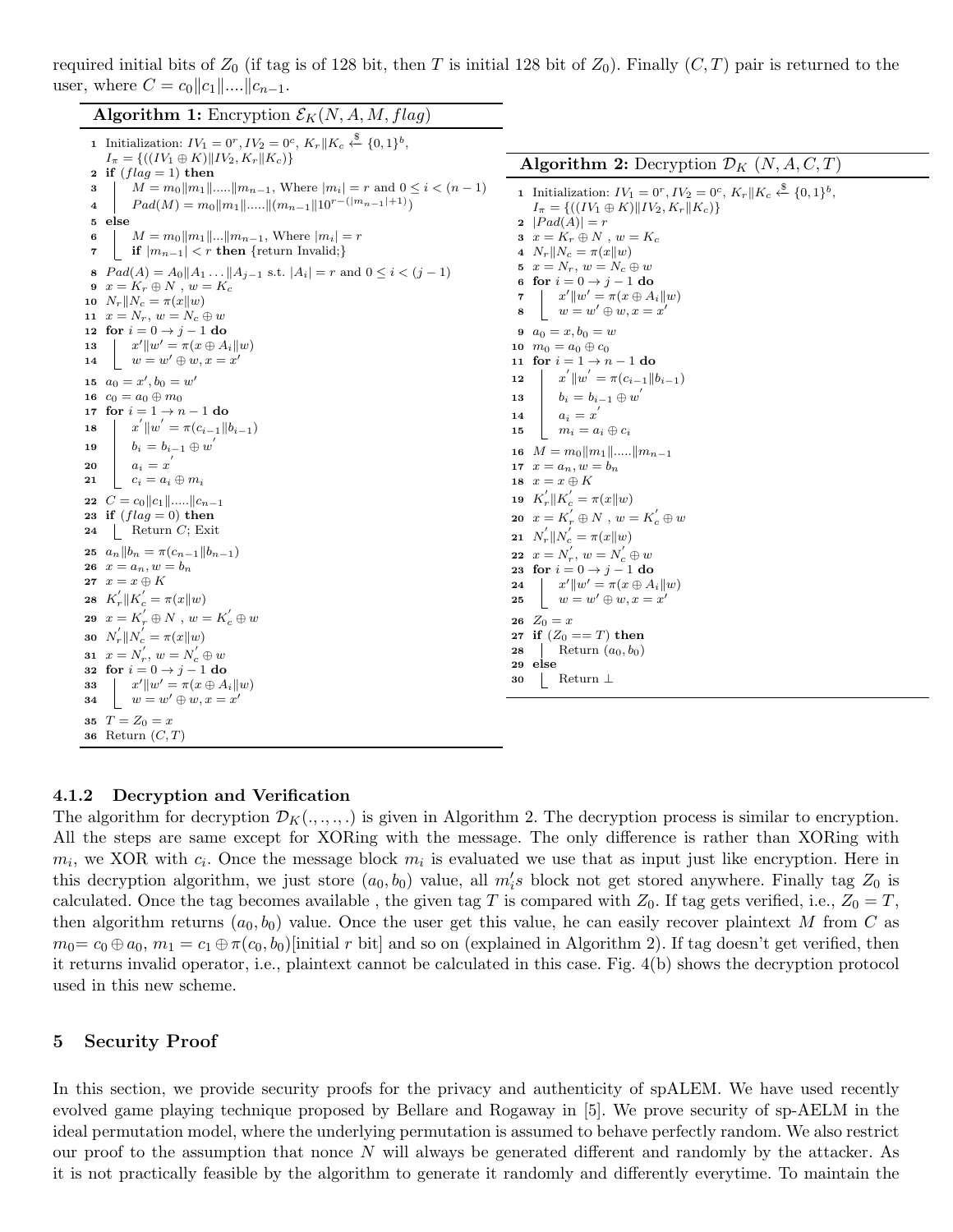

Fig. 4. Encryption and Decryption protocol for sp-AELM

simplicity of proof, we have considered associated data of one block only. This can be further extended with minor changes in proof.

#### 5.1 Privacy

We obtain an upper bound for the advatnage of the adversary who can distinguish the output of the proposed scheme with a random oracle in the ideal permutation model.

**Theorem 1.** Let  $\Pi = (\mathcal{K}, \mathcal{E}, \mathcal{D})$  denote the proposed Authenticated Encryption scheme with defined padding rule and an permutation  $\pi$ , which operates on b bits. The adversary A has given access to  $\pi$ ,  $\pi^{-1}$ . Then the advantage of A relative to  $\mathcal E$  is given by

$$
Adv_{\Pi}^{priv}(A) = Pr[K \stackrel{s}{\leftarrow} K : A^{\mathcal{E}_{K}( ),\pi,\pi^{-1} } = 1] - Pr[K \stackrel{s}{\leftarrow} K : A^{\$_{pad}( ),\pi,\pi^{-1} } = 1] .
$$
  
\n
$$
Adv_{\Pi}^{priv}(A) \leq \frac{\sigma(\sigma - 1)}{2^{b} + 1} + \frac{\sigma(\sigma - 1)}{2^{c} + 1} + \frac{(q_{\pi} + q_{\pi^{-1}}).q_{enc}}{2^{r}} + \frac{2(q_{\pi} + q_{\pi^{-1}})\sigma}{2^{c} - \sigma} + \frac{q_{\pi}}{2^{r}} .
$$

where  $\mathcal{S}_{pad}$  is defined in Def. 1,  $\sigma$  is the maximum number of block calls to  $\pi, \pi^{-1}$  by encryption  $\mathcal E$  and decryption D algorithm .  $q_{enc}, q_{\pi}$  and  $q_{\pi^{-1}}$  are the maximum number of queries to encryption oracle Enc,  $\pi$  and  $\pi^{-1}$  oracle respectively by adversary A.  $b(= r + c)$  is the size on which  $\pi$  permutation operates.

Proof . The advantage of the adversary is his ability to distinguish the proposed scheme from a random oracle. We used the game based framework to compute this advantage. We define a sequence of nine games from  $G_0$  to G8 given in supporting document along with this paper, where Game G0 represents the proposed scheme and G8 represents completely random output. Computations for probability difference between consecutive games are provided below.

**Game G0:** In this game encryption oracle perfectly simulates the proposed algorithm  $AE - E^{\pi, pad}$  and  $\pi, \pi^{-1}$ oracle simulate an ideal permutation and its inverse.

$$
Pr[A^{E_k, \pi, \pi^{-1}} = 1] = Pr[A^{G0} = 1]
$$

Game G1: Game G1 is exactly same as game G0.

$$
Pr[A^{G0} = 1] = Pr[A^{G1} = 1]
$$

Game G2: Game G1 and G2 differs only when bad event occurs, otherwise, in absense of bad event, both games are same.

$$
|Pr[A^{G1} = 1] \cdot Pr[A^{G2} = 1]| \le Pr[bad]
$$

Bad event occurs when input to  $\pi$  and  $\pi^{-1}$  collide with the elements in set  $I_{\pi}$ . So, the probability of bad event will be equal to the probability of collision in  $\pi$  and  $\pi^{-1}$ . Let  $Pr[coll]$  be the probability of collision in  $\pi$  and  $\pi^{-1}$ , then

$$
Pr[bad] \le Pr[coll]
$$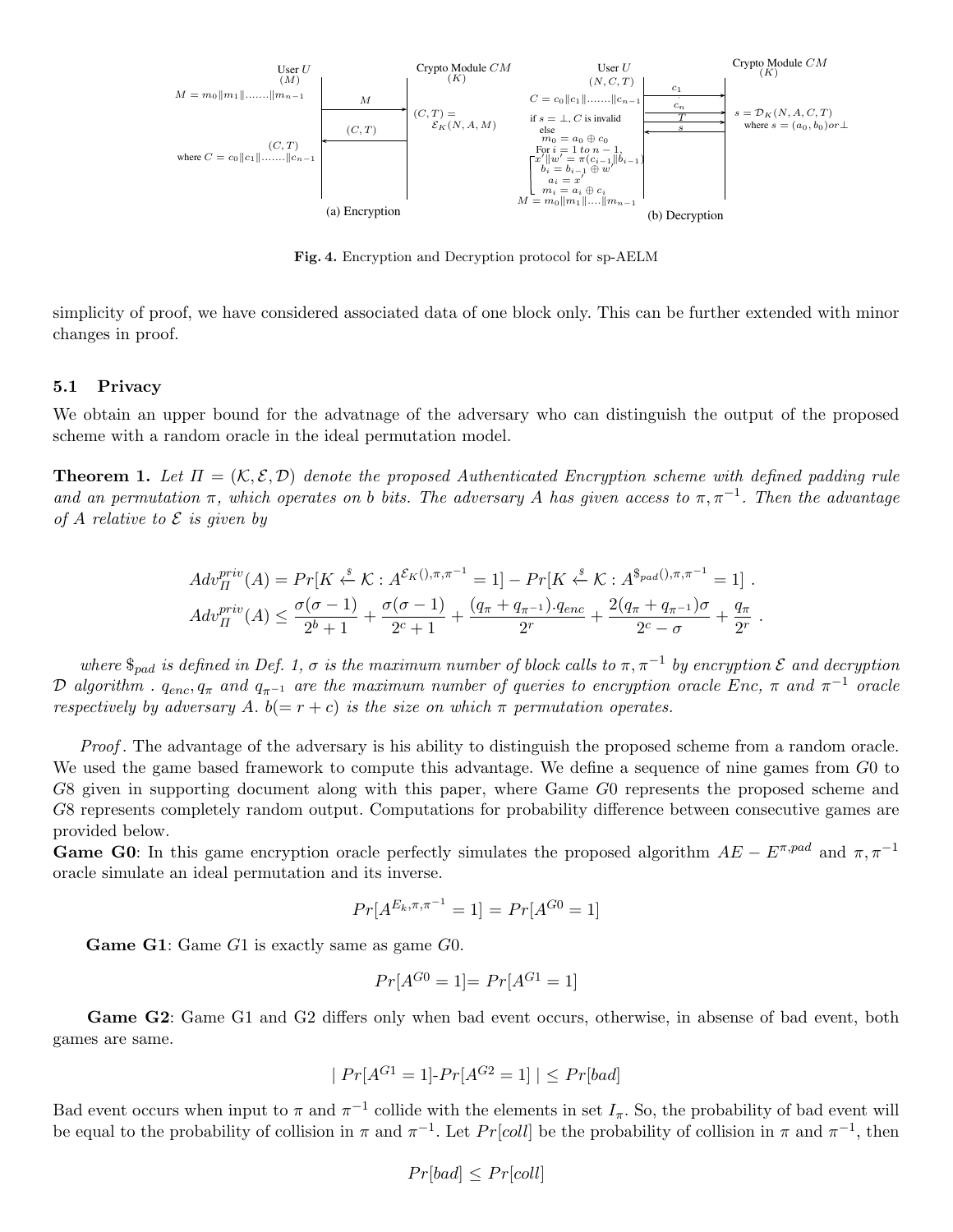Let  $Pr[coll_i] = (i-1)/2^b$  be the probability that there is no collision till  $i-1$  queries and it occurs in  $i^{th}$  query. Thus  $Pr[coll]$  can be calculated as:

$$
Pr[coll] = Pr[coll_1 \vee coll_2 \vee ......coll_{\sigma}]
$$
  
\n
$$
\leq Pr[coll_1] + Pr[coll_2] + ...... + Pr[coll_{\sigma}]
$$
  
\n
$$
\leq \frac{1}{2^b} + \frac{2}{2^b} + ...... + \frac{\sigma - 1}{2^b}
$$
  
\n
$$
\leq \frac{\sigma(\sigma - 1)}{2^{b+1}}.
$$

Hence, the probability difference between G1 and G2 is

$$
|Pr[A^{G1} = 1] \cdot Pr[A^{G2} = 1]| \le \frac{\sigma(\sigma - 1)}{2^{b+1}}
$$

**Game G3:** Game G2 and G3 are identical. In game G3, *Enc* oracle simulates behaviour of  $\pi$ , so it becomes independent of  $\pi$ . Hence, Game G2 and G3 are same from adversary point of view.

$$
Pr[A^{G2} = 1] = Pr[A^{G3} = 1]
$$

Game G4: Game G3 and G4 differ only when bad event occurs, otherwise both are exactly same. This bad event occurs if collision happens over c bits inside  $I_c$  set in  $G4$ .

$$
|Pr[A^{G3} = 1] - Pr[A^{G4} = 1] | \leq Pr[bad]
$$
  
And, 
$$
Pr[bad] \leq Pr[collision over c bits]
$$

$$
\quad \text{And},
$$

 $Pr[collision over c bits] \leq \frac{1}{20}$  $\frac{1}{2^c} + \frac{2}{2^c}$  $\frac{2}{2^c} + \dots + \frac{\sigma - 1}{2^c}$  $2<sup>c</sup>$  $\leq \frac{\sigma(\sigma-1)}{\sigma c+1}$  $2^{c+1}$ 

Hence,  $|Pr[A^{G3} = 1] - Pr[A^{G4} = 1] | \leq \frac{\sigma(\sigma - 1)}{2^{c+1}}$ 

Game G5: Game G4 and G5 are exactly same from adversarial point of view. We have created two new sets  $I'_\pi$  and  $I''_\pi$ , where,  $I'_\pi$  keeps store for all the queries to encryption oracle and  $I''_\pi$  keeps store for all the queries to  $\pi$ and  $\pi^{-1}$  oracle. Now, set  $I_{\pi}$  is union of  $I'_{\pi}$  and  $I''_{\pi}$ . This doesn't make any difference in functionality of game G4 and G5.

$$
Pr[A^{G4} = 1] = Pr[A^{G5} = 1]
$$

**Game G6:** Game G5 and G6 are same, except G6 makes an additional check in sets  $I'_\pi$  and  $I''_\pi$ . But from adversary's perspective both games are exactly same.

$$
Pr[A^{G5} = 1] = Pr[A^{G6} = 1]
$$

**Game G7**:Game G6 and G7 will differ in presence of  $bad_1$ ,  $bad_2$  and  $bad$  event.

$$
|Pr[A^{G6} = 1] \cdot Pr[A^{G7} = 1]| \leq Pr[bad_1] + Pr[bad_2] + Pr[bad]
$$

We are assuming here that  $q_{\pi}$  and  $q_{\pi^{-1}}$  query already has been queried to  $\pi$  and  $\pi^{-1}$  oracle respectively. And maximum number of encryption queries are  $q_{enc}$ .

Calculation for  $bad_1$  event :  $bad_1$  is an event of having collision at the first block over r bits in set  $I''_{\pi}$  for  $G6$ , as c bits are fixed here. So,

$$
Pr[bad_1] \le Pr[collision over r bits]
$$
  
And, 
$$
Pr[collision over r bits] \le \frac{(q_{\pi} + q_{\pi^{-1}}).q_{enc}}{2^r}
$$

Calculation for  $bad_2$  event :  $bad_2$  is an event of having collision over c bits in set  $I''_{\pi}$  for G6, as r bits can be controlled by adversary (by changing message). And these c bits are generated randomly and different each time.  $Pr[bad_2] \leq Pr[collision over c bits]$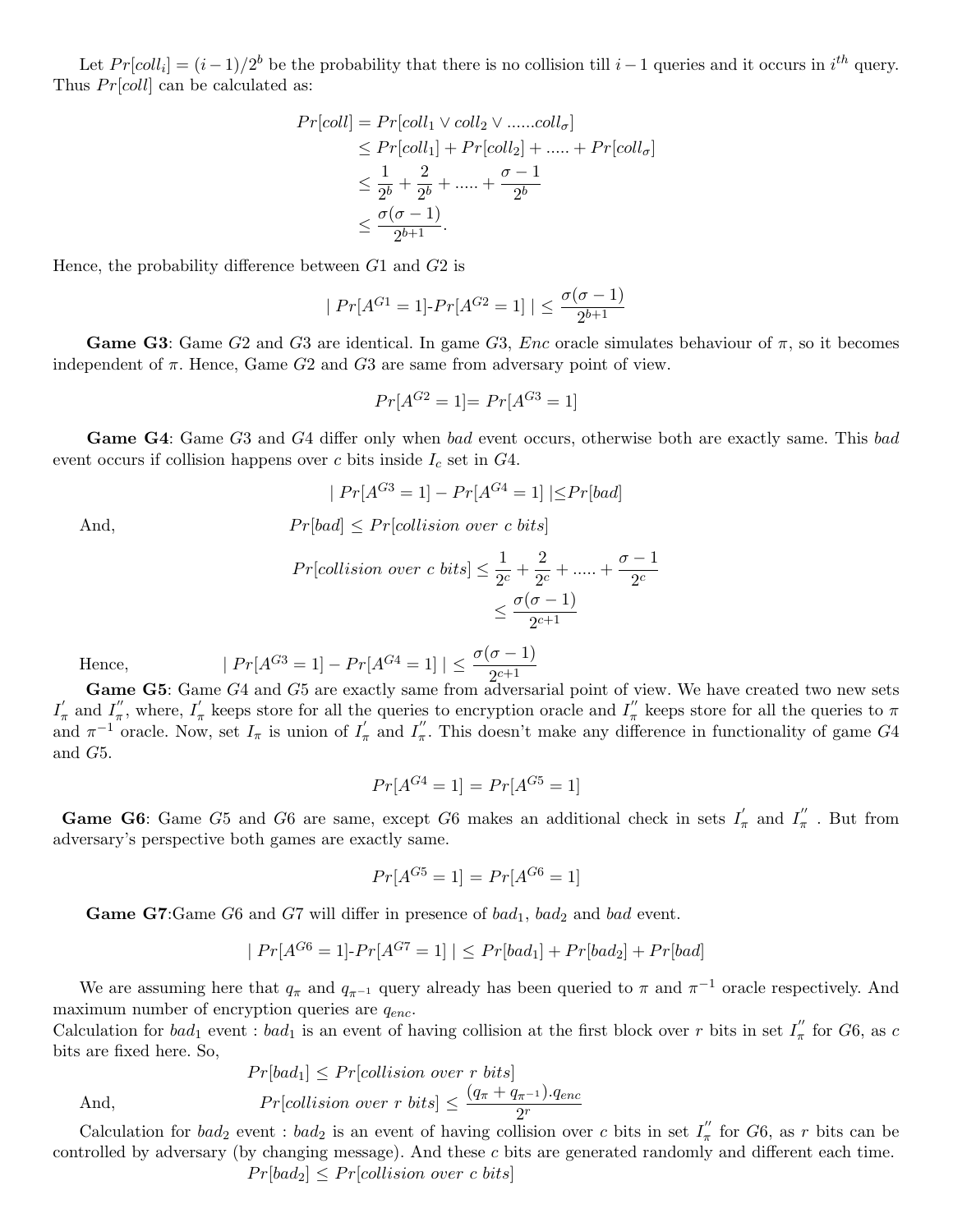And, 
$$
Pr[collision over c bits] \leq \frac{(q_{\pi} + q_{\pi^{-1}})\sigma}{2^{c} - \sigma}
$$

Calculation for probability of *bad* event : Here, *bad* is an event of having collision in the set  $I''_{\pi}$ . This can happen either if collision occurs over  $c$  bit for a message  $M$ , as  $r$  bits can be controlled by an adversary or he is able to guess the key correctly. Hence,

$$
Pr[bad] \le Pr[correct\ key\ guess] + Pr[collision\ over\ c\ bits]
$$
  
Here,  

$$
Pr[collision\ over\ c\ bits] \le \frac{(q_{\pi} + q_{\pi^{-1}})\sigma}{2^{c} - \sigma}
$$
 (same as computed above)

And, 
$$
Pr[correct\ key\ guess] \leq \frac{q_{\pi}}{2^r}
$$

So, 
$$
|Pr[A^{G6} = 1] \cdot Pr[A^{G7} = 1]| \leq \frac{(q_{\pi} + q_{\pi^{-1}}).q_{enc}}{2^{r}} + \frac{2(q_{\pi} + q_{\pi^{-1}})\sigma}{2^{c} - \sigma} + \frac{q_{\pi}}{2^{r}}
$$

Game G8: In game G7 each ciphertext block is generated randomly, then concatenated and return to an adversary. Similarly Tag is also generated randomly. However, in Game G8, ciphertext and tag of desired length is selected as a random string and returned to an adversary. This move from G7 to G8 doesn't make any difference, as in both the games output is generated as completely random value. So,

$$
Pr[A^{G7} = 1] = Pr[A^{G8} = 1]
$$

Finally, using the fundamental lemma of game based framework,

$$
Adv_{\Pi}^{priv}(A) = Pr[K \stackrel{\$}{\leftarrow} K : A^{\mathcal{E}_{K}, \pi, \pi^{-1}} = 1] - Pr[K \stackrel{\$}{\leftarrow} K : A^{\$pad(), \pi, \pi^{-1}} = 1]
$$
  
\n
$$
= |\Pr[A^{G0} = 1] - Pr[A^{G8} = 1]|
$$
  
\n
$$
= |\left(Pr[A^{G0} = 1] - Pr[A^{G1} = 1]\right)| + |\left(Pr[A^{G1} = 1] - Pr[A^{G2} = 1]\right)|
$$
  
\n
$$
+ |\left(Pr[A^{G2} = 1] - Pr[A^{G3} = 1]\right)| + |\left(Pr[A^{G3} = 1] - Pr[A^{G4} = 1]\right)|
$$
  
\n
$$
+ |\left(Pr[A^{G4} = 1] - Pr[A^{G5} = 1]\right)| + |\left(Pr[A^{G5} = 1] - Pr[A^{G6} = 1]\right)|
$$
  
\n
$$
+ |\left(Pr[A^{G6} = 1] - Pr[A^{G7} = 1]\right)| + |\left(Pr[A^{G7} = 1] - Pr[A^{G8} = 1]\right)|
$$
  
\n
$$
\leq 0 + \frac{\sigma(\sigma - 1)}{2^b + 1} + 0 + \frac{\sigma(\sigma - 1)}{2^c + 1} + 0 + 0
$$
  
\n
$$
+ \frac{(q_{\pi} + q_{\pi^{-1}}).q_{enc}}{2^r} + \frac{2(q_{\pi} + q_{\pi^{-1}})\sigma}{2^c - \sigma} + \frac{q_{\pi}}{2^r}.
$$

#### 5.2 Authenticity

In this section, we analyze the security of authenticity of the tag produced in our scheme. The forgery of an AE scheme is defined as the ability of an adversary A to generate a valid  $(N, A, C, T)$  tuple, without directly querying it to the encryption oracle. The adversary is allowed to make limited number of queries to encryption, decryption,  $\pi$  and  $\pi^{-1}$  oracles. For an AE scheme, we say the adversary A is successful in forging if it outputs a  $(N, A, C, T)$ tuple where  $\mathcal{D}_K(N, A, C, T) \neq INVALID$  and adversary A didn't ask a query  $\mathcal{E}_K(N, A, M, flag)$  that resulted in response  $(C, T)$ .

**Theorem 2.** Let  $\Pi = (\mathcal{K}, \mathcal{E}, \mathcal{D})$  be the proposed authenticated encryption scheme with defined padding rule (pad) and ideal permutation  $(\pi)$  which operate on  $b(= r + c)$  bits. The adversary A is given access to Encryption oracle  $\mathcal E$ , Decryption oracle D, π and  $\pi^{-1}$  oracle. Then  $\Pi = (\mathcal K, \mathcal E, \mathcal D)$  is forgeable with the probability

$$
Pr[Exp^{Auth}_\Pi(A) = 1] \leq \frac{\sigma(\sigma - 1)}{2^{b+1}} + \frac{\sigma(\sigma - 1)}{2^c + 1} + \frac{q_{dec}}{2^{|T|}} + \frac{q_{\pi}}{2^r}.
$$

where  $\sigma$  is maximum number of blocks to  $\pi$ ,  $\pi^{-1}$  by encryption oracle  $\mathcal{E}$ , and decryption oracle  $\mathcal{D}$ ,  $q_{dec}$  is the number of queries to decryption oracle,  $q_{\pi}$  is the number of queries to  $\pi$  oracle and |T| is the tag length.

Proof: We used code base gaming framework to calculate the adversary advantage. Here we used the set of five games $(G0', G1', G2', G3', G4')$  that is same as initial five games for privacy proof except that decryption oracle will also work here. Games are given in supporting document with this paper. Our goal is to bound the adversary's advantage which is defined as follows:

$$
Adv_{\Pi}^{Author}(A) = Pr[Exp_{\Pi}^{Author}(A) = 1]
$$
\n(1)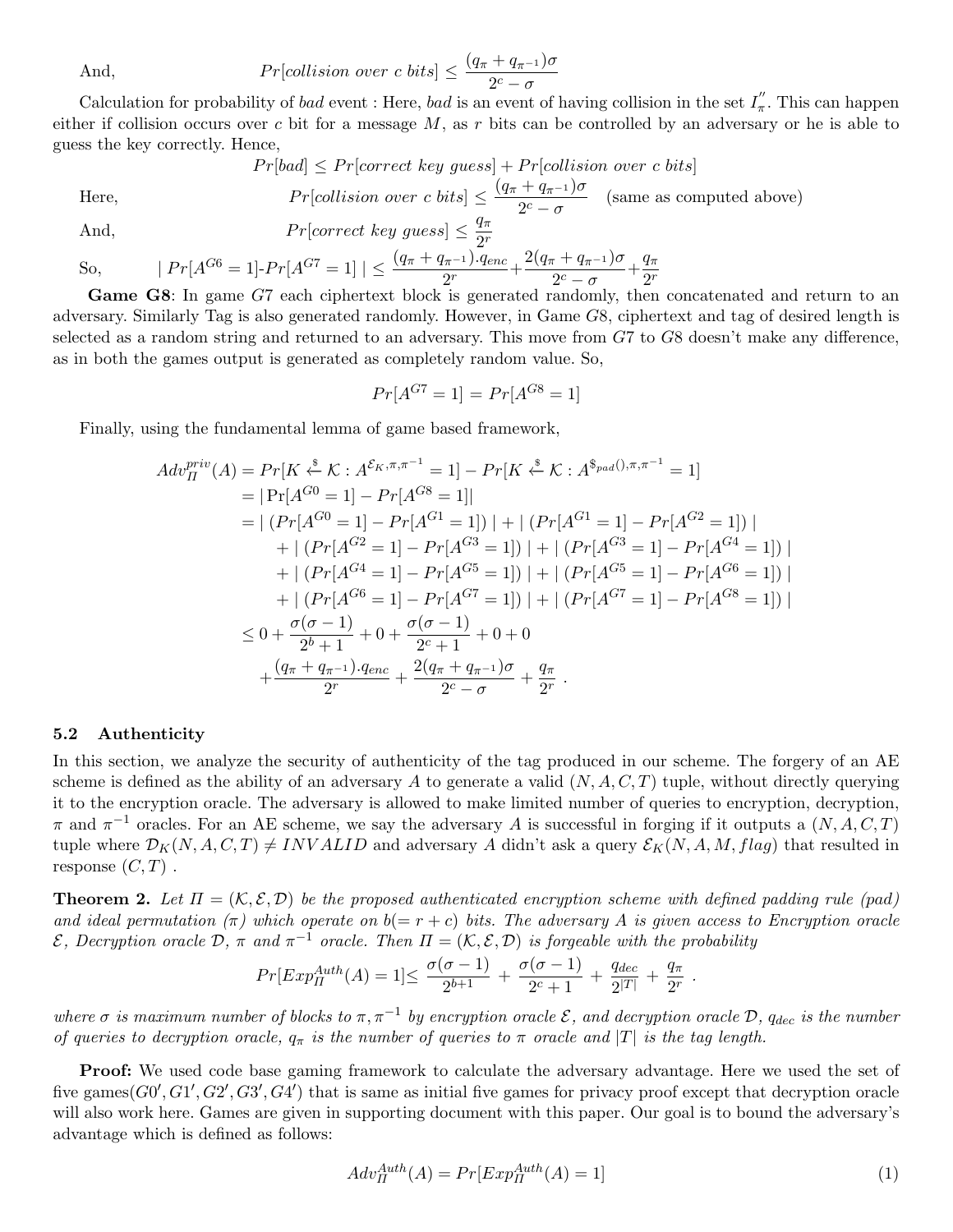Here, probability calculations will be same as that of initial five games of privacy explained in Section 5.1. So, we will directly use the results from there.

Calculations for  $Pr[Exp_{G4'}^{Author}(A=1)]$ : In this game  $G4'$ , adversary gets a success in generating valid tag pair either by choosing tag randomly after trying  $q_{dec}$  number of queries or he guesses the key correctly. Hence adversary's ability to win in this game will be:

$$
Pr[Exp_{G4}^{Author}(A=1)] \le Pr[correct\ key\ guess] + Pr[random\ tag\ generation]
$$
  

$$
\leq \frac{q_{\pi}}{2^{r}} + \frac{q_{dec}}{2^{|T|}}
$$

On combining the results obtained in all the games, equation (1) becomes,

$$
Adv_{\Pi}^{Auth}(A) = Pr[Exp_{\Pi}^{Auth}(A) = 1] \n\leq |Pr[Exp_{G1'}^{Auth}(A) = 1] - Pr[Exp_{G2'}^{Auth}(A) = 1] | + Pr[Exp_{G2'}^{Auth}(A) = 1] \n\leq \frac{\sigma(\sigma - 1)}{2^{b+1}} + Pr[Exp_{G3'}^{Auth}(A) = 1] \n\leq \frac{\sigma(\sigma - 1)}{2^{b+1}} + |Pr[Exp_{G3'}^{Auth}(A) = 1] - Pr[Exp_{G4'}^{Auth}(A) = 1] | + Pr[Exp_{G4'}^{Auth}(A) = 1] \n\leq \frac{\sigma(\sigma - 1)}{2^{b+1}} + \frac{\sigma(\sigma - 1)}{2^{c+1}} + \frac{q_{\pi}}{(2^{c} - q_{\pi})^{2}} + Pr[Exp_{G4'}^{Auth}(A) = 1] \n\leq \frac{\sigma(\sigma - 1)}{2^{b+1}} + \frac{\sigma(\sigma - 1)}{2^{c+1}} + \frac{q_{dec}}{2^{c+1}} + \frac{q_{\pi}}{2^{r}}.
$$
\n
$$
Adv_{AE}^{Auth}(A) \leq 0 + \frac{\sigma(\sigma - 1)}{2^{b+1}} + 0 + \frac{\sigma(\sigma - 1)}{2^{c} + 1} + \frac{q_{\pi}}{(2^{c} - q_{\pi})^{2}} + \frac{1}{2^{\vert T \vert}}.
$$

#### 6 More variants of sp-AELM

This section presents two more variants of sp-AELM. The advantage of these variants over actual construction is that it doesn't require feed forward operation. Schematically construction of sp-AELM variants are shown in Fig. 5 and Fig. 6. These variants support the low memory constraint in a same way as in sp-AELM by storing only one intermediate state(shown using red line in Fig. 5 ) instead of storing complete text. Security proof for these constructions are not provided here due to space restrictions, although, it can be proved in same manner as sp-AELM. Intuitively, we can say these are secure as releasing intermediate state will not result for the adversary to gain any information about key. One can choose these variants over sp-AELM, when there is very limited amount of memory, which is not even capable of storing states required for feed-forward operation.



Fig. 6. sp-AELM variant 2

#### 7 Analysis of Sponge based AE schemes submitted in CAESAR

In this section, we apply our newly proposed generalized technique, which stores only one intermediate state instead of entire plaintext during tag verification, on various sponge based schemes submitted to the CAESAR competition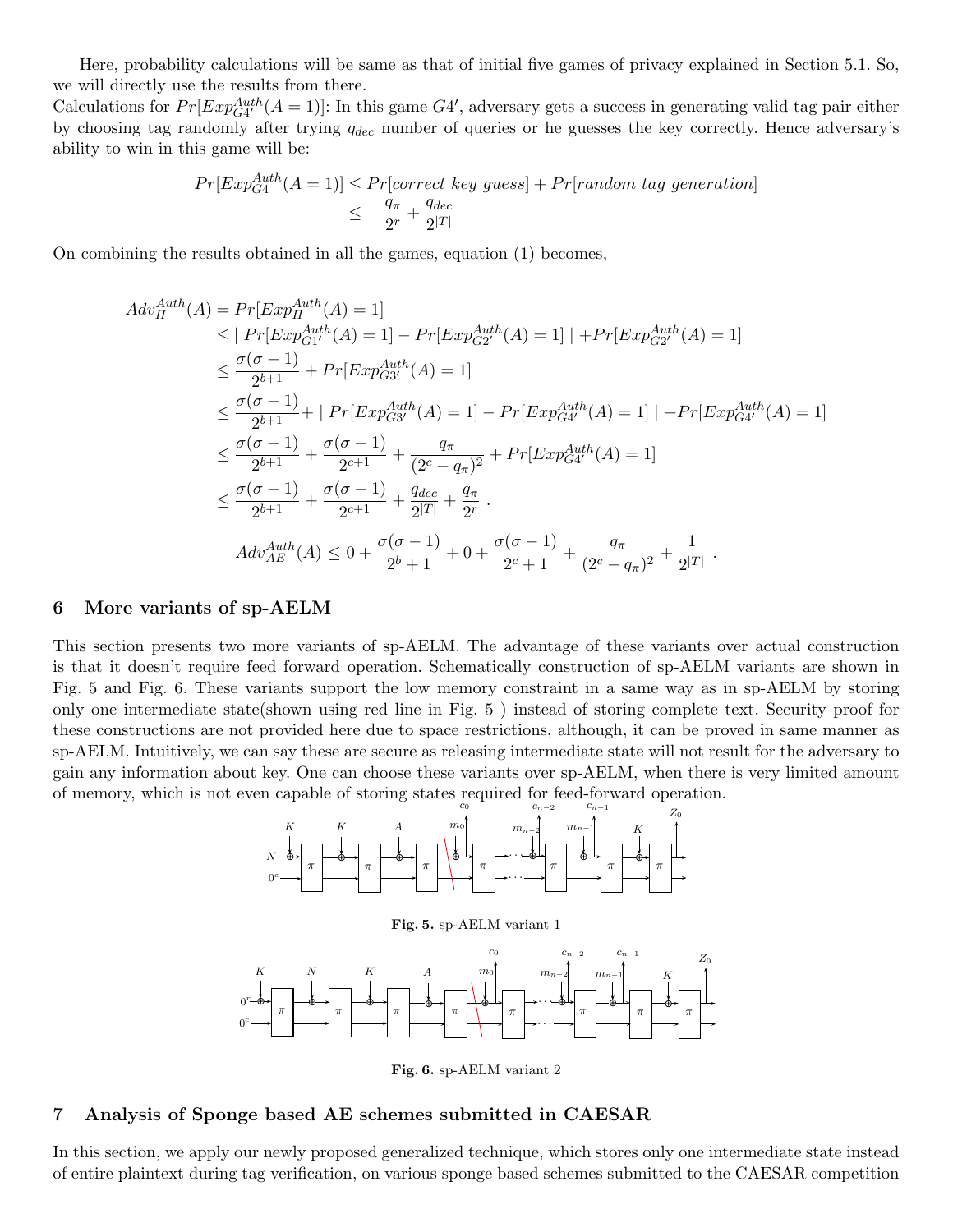to determine their suitability for supporting devices having limited memory constraint. There are ten sponge based AE schemes submitted to CAESAR for the first round, out of which one scheme (CBEAM [26]) has been withdrawn. Currently there are nine sponge based  $AE$  schemes competing for the next round. In the following subsections we present the brief analysis of each of these 9 schemes after applying the same technique used in sp-AELM.

### 7.1 ARTEMIA [22]

Artemia is family of dedicated authenticated encryption scheme. It has two variants Artemia-256 which uses 512 bit permutation and Artemia-128 which uses 256 bit permutation in the JHAE mode(shown in Fig. 7).

While analyzing this mode, we find that it can not support low memory device constraint. Our analysis is based on the same technique proposed in sp-AELM i.e., storing only one intermediate state(shown using red line in Fig. 7) instead of storing whole message during decryption, can not be applied here. Using this intermediate state attacker can find the value of key as he already knows the value of T and can do the forward computation using  $C_i^s$  to get the state value after last  $\pi$  block, XORing this value with T will result in value of K.



### 7.2 ASCON [12]

ASCON is a family of authenticated encryption designs  $ASCON_{a,b} - k$ . The family members are parameterized by the key length  $k \leq 128$  and internal round numbers a and b. Each design specifies an authenticated encryption algorithm  $\mathcal{E}_{k,a,b}$  and decryption algorithm  $\mathcal{D}_{k,a,b}$ .

On analyzing this scheme, we find out that it can support low memory devices by storing only one intermediate value(shown using red line in Fig. 8) instead of storing all decrypted blocks during decryption, without breaking the security of construction. This is due to the use of key at the end, which also prevents attcacker from doing forgery. Further, this intermediate value can be used to decrypt the message at user side.

### 7.3 ICEPOLE [29]

ICEPOLE is a family of authenticated ciphers with three parameters: key length, secret message number legth, nonce length. The construction of ICEPOLE is shown in Fig. 9.

Here, if we store intermediate state(shown using red line in Fig. 9) instead of whole decrypted text blocks to support low memory feature, it will result in revealing the key value, as attacker can do calculation in reverse direction to get the actual value of key.



Fig. 9. ICEPOLE



Fig. 10. STRIBOB. Key, nonce and padded associated data are represented by  $d_i$  and tag is given by  $t_i$ .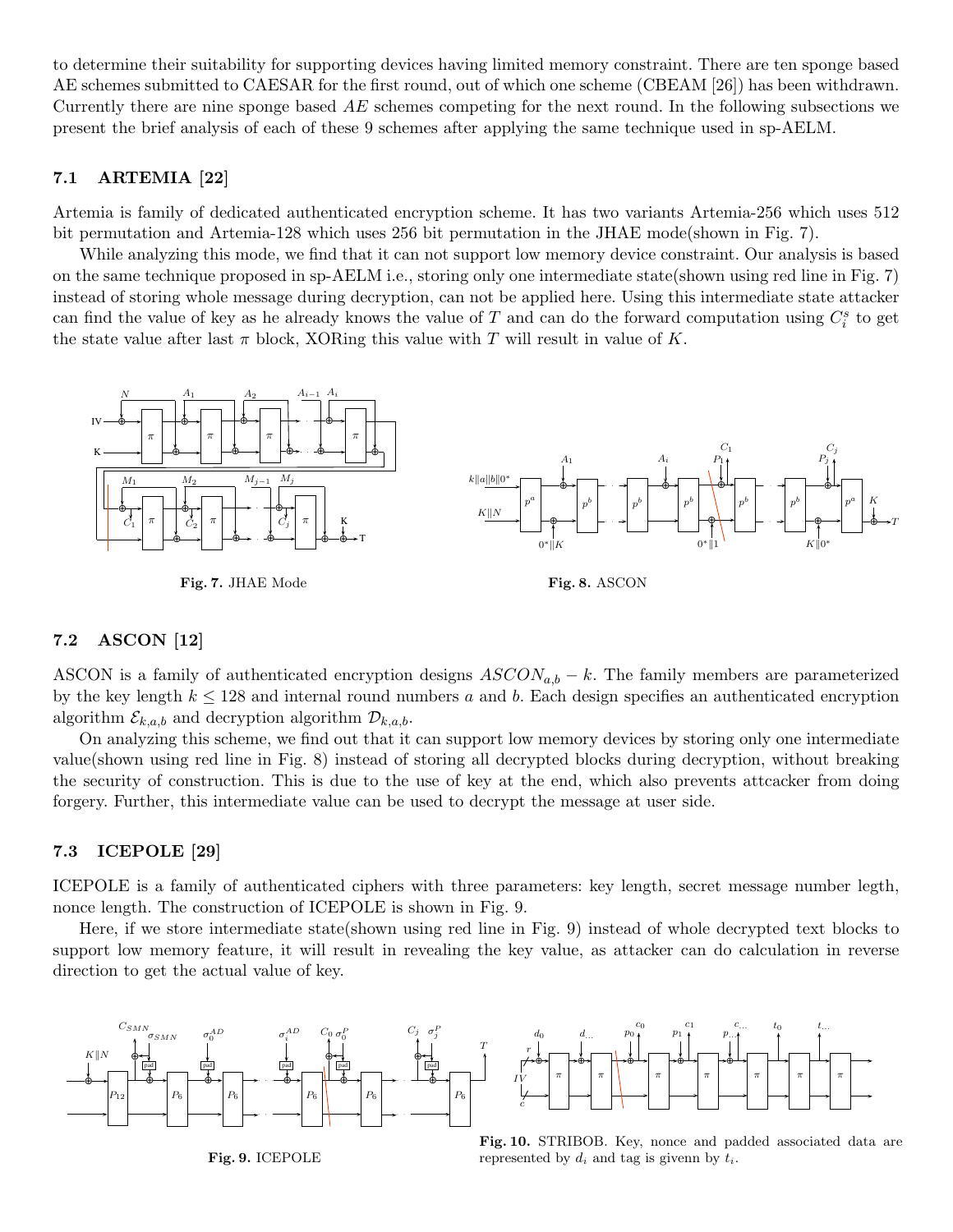#### 7.4 STRIBOB [27]

STRIBOB is an algorithm for authenticated encryption with associated data. It is built on basic sponge mode of authenticated encryption(shown in Fig. 10). It uses a 512 512 bit permutation  $\pi$  as its cryptographic foundation.  $\Pi$  in turn is built from 12 iterations of LPS transformation, interleaved with exclusive-or operation with round constants.

In STRIBOB, if we store only intermediate state(shown using red line in Fig. 10), instead of storing all  $P'_i$  $i^{\prime}s,$ attacker can get the actual key value by using inverse permutation.

### 7.5  $\Pi$ -Cipher [13]

Π-Cipher is parallel, incremental, nonce based, tag second-preimage resistant, authenticated encryption cipher with associated data. Its construction is shown in Fig. 11.

This AE scheme can not support limited memory constraint. Suppose if we store  $CIS''$  and  $ctr + i + 2$  values instead of storing all decrypted text blocks. Now using these intermediate values and known ciphertext values attacker can calculate the plaintext and Tag  $T''$ . However using this  $T''$  he can not get the key due to the unavailability of Secret message number(SMN). Though it is secure against key recovery attack but forgery is possible here. As using  $T''$ , it is easy to generate a new ciphertext C and its corresponding valid tag T using a repeated nonce(SMN). This is due to the reason that  $T''$  value will be same for a given key K and secret message number SMN.



Fig. 11. Π Cipher

#### 7.6 PRIMATE [17]

The authenticated encryption family PRIMATEs is defined by two parameters: the security level  $s \in \{10, 15\}$  and mode of operation scheme  $\in$  {GIBBON, HANUMAN, APE}. These modes are shown in Fig. 12, 13, 14.

Out of these three modes of operation of PRIMATE authenticated encryption family, only GIBBON can support low memory feature by storing only one intermediate state(shown using red line in Fig. 12), without revealing key to the attacker. HANUMAN can be easily broken to get the key, when storing only intermediate state as  $T$  is known to the attacker and can do the forward computation to get the state after last permutation block, XORing this value with  $T$  will result in finding key. Also, attacker will not be able to create forgery due to the use of key at the end. Similarly APE can also be broken, if we implement the low memory feature in it. As the intermediate state can be used to calculate the key by just applying permutation once and then XORing the last  $|T|$  bits with known tag value T.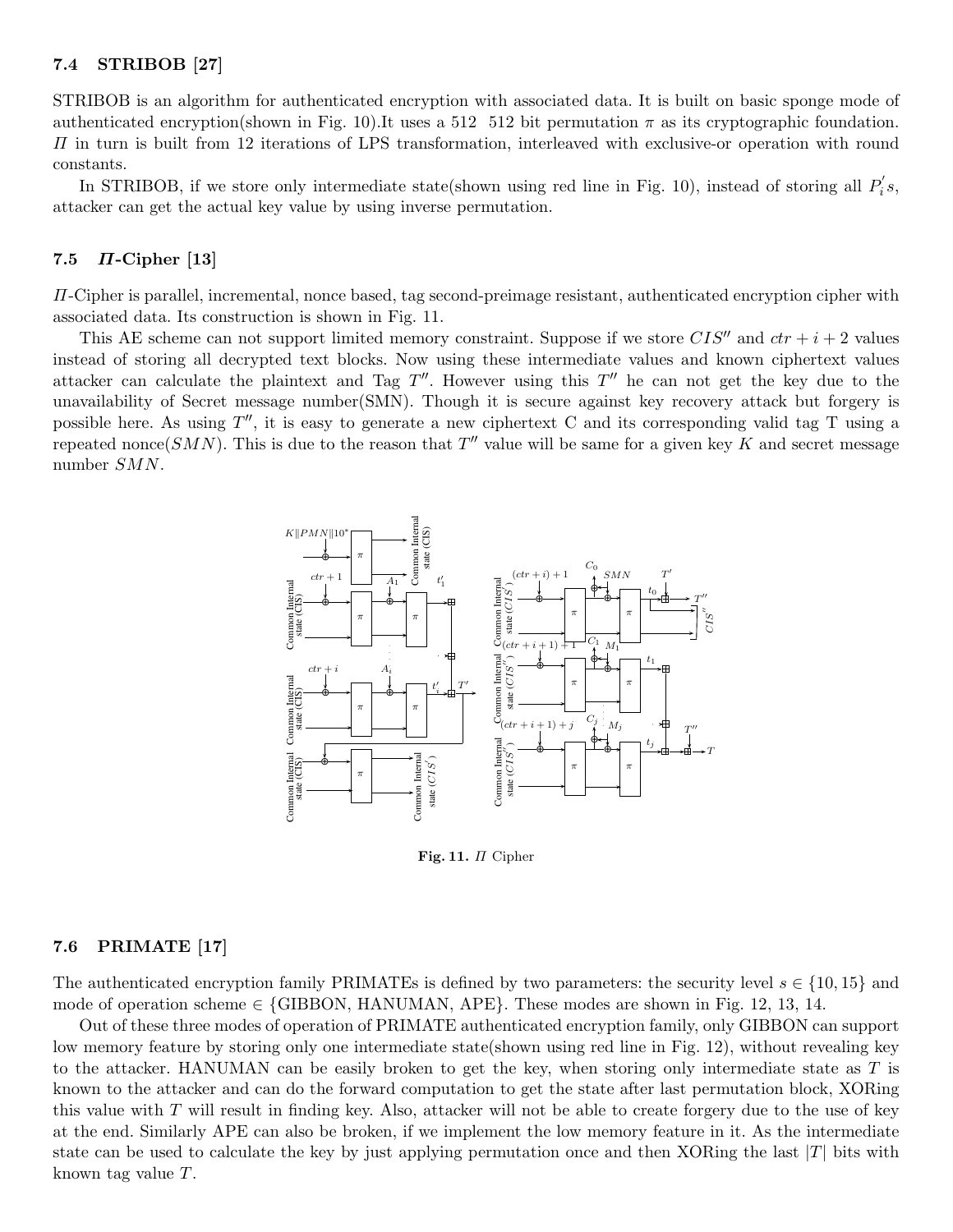

### 7.7 NORX [23]

NORX is an authenticated encryption scheme supporting an arbitrary parallelism degree, based on ARX primitives yet not using modular additions. NORX has a unique parallel architecture based on the monkeyDuplex construction [19]. Fig. 15 represents layout of NORX corresponding to  $D = 1$ . Here also, revealing the intermediate state(shown using red line in Fig. 15) will result in finding value of key by doing computation in reverse direction using inverse permutation, breaking the security of construction.



#### 7.8 Ketje [20]

Ketje is a set of two authenticated encryption functions with support for message associated data. Ketje builds on round-reduced versions of Keccak-f[400] and Keccak-f[200].The construction calling these permutations is MonkeyDuplex [19], a variant of the duplex construction [9]. The mode that runs on top of MonkeyDuplex is called MonkeyWrap. The MonkeyWrap differ from SpongeWrap as it is built on MonkeyDuplex construction rather than on Duplex, it updates a whole state of b bits using key and nonce together instead of updating only bitrate part (r bits) in SpongwWrap and uses a different MonkeyDuplex call when transitioning to tag generation phase.

Implementation of low memory constraint is not possible for this scheme. As shown in the Fig. 16, storing intermediate state(shown using red line in Fig. 16), will result in finding value of key K using inverse permutation.

#### 7.9 Keyak [21]

Keyak is a set of four authenticated encryption functions with support for message associated data. It builds on round-reduced versions of the Keyak-f [800] and Keyak-f [1600] permutations. It uses the duplex construction [7] on top of one of these permutations. The mode that runs on duplex construction is the DuplexWrap which is almost similar to SpongeWrap. In addition, DuplexWrap defines an explicit forget call(calling it is optional) to ensure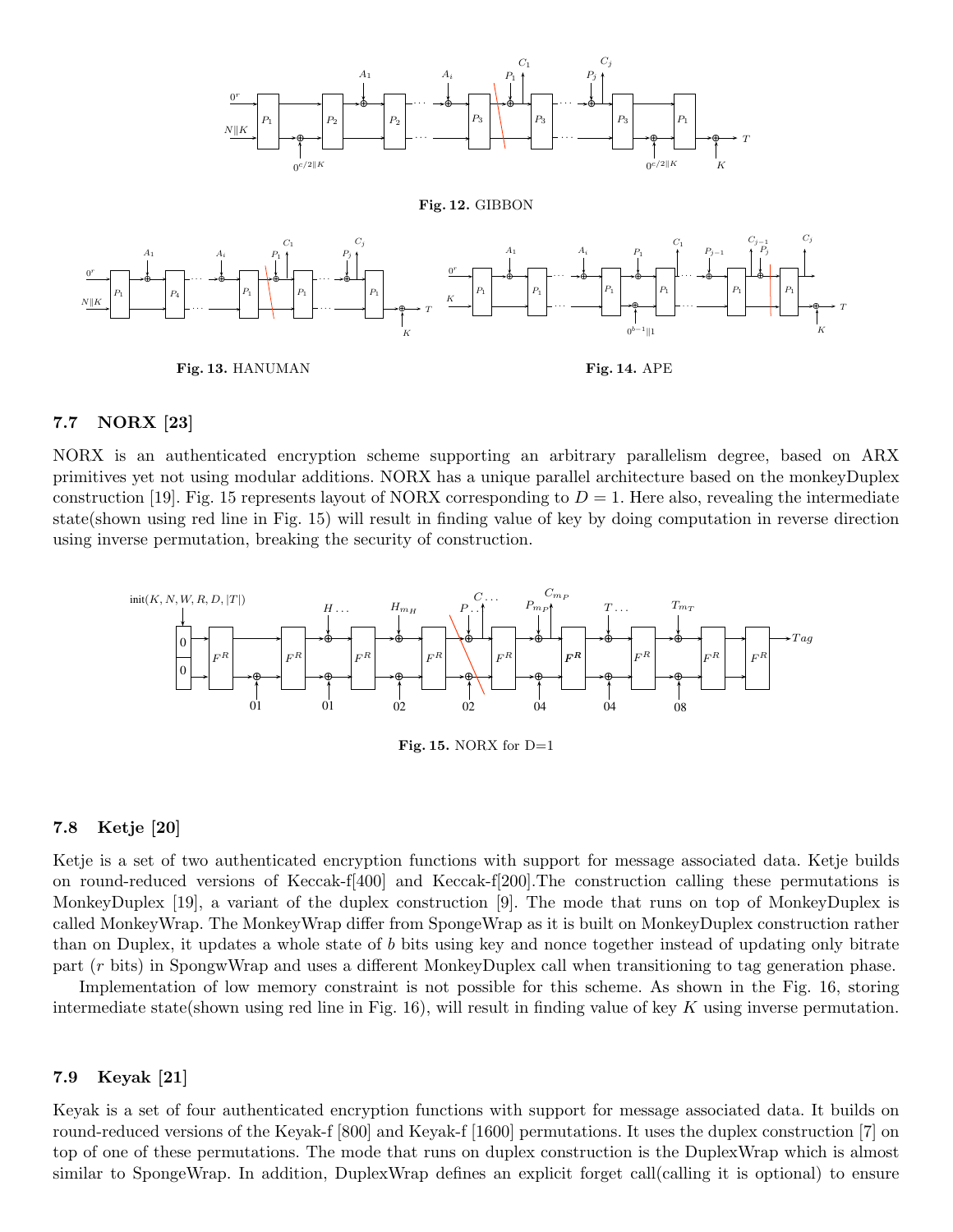

Fig. 16. MonkeyWrap mode of Authenticated Encryption

forward secrecy. Because of this forget call it is not possible to get the key from the intermediate state. But the forgery attack is possible by generating valid ciphertext tag pair for a different message using same key and nonce.

### 8 Conclusion

In this paper, we proposed a new generalized technique for AE schmes to support devices with limited memory. This new technique has been explained in this paper through a new sponge based AE scheme sp-AELM. sp-AELM can be used to support cryptographic modules having limited storage capabilities. We provided its security proof in an ideal permutation model using code based game playing framework for both privacy and authenticity. In addition to this, we also present two more variants of sp-AELM that serve the same purpose and are more efficient than sp-AELM. Further, we applied this newly introduced technique to all Sponge based AE schemes submitted to the CAESAR competition for determining their suitability to support devices with memory constraint. Our analysis shows that ASCON and one of the PRIMATEs instance namely GIBBON, can support limited memory constraint using this technique, while remaining schemes are not directly suitable for this scenario.

### References

- 1. CAESAR: Competition for authenticated encryption: Security, applicability, and robustness, 2014. http://competitions.cr.yp. to/caesar.html.
- 2. Elena Andreeva, Begül Bilgin, Andrey Bogdanov, Atul Luykx, Bart Mennink, Nicky Mouha, and Kan Yasuda. APE: Authenticated permutation-based encryption for lightweight cryptography. IACR Cryptology ePrint Archive, 2013:791, 2013.
- 3. Mihir Bellare and Chanathip Namprempre. Authenticated Encryption: Relations Among Notions and Analysis of the Generic Composition Paradigm. J. Cryptol., 21(4):469–491, September 2008.
- 4. Mihir Bellare and Phillip Rogaway. Encode-Then-Encipher Encryption: How to Exploit Nonces or Redundancy in Plaintexts for Efficient Cryptography. In Tatsuaki Okamoto, editor, ASIACRYPT, volume 1976 of Lecture Notes in Computer Science, pages 317–330. Springer, 2000.
- 5. Mihir Bellare and Phillip Rogaway. Code-Based Game-Playing Proofs and the Security of Triple Encryption. IACR Cryptology ePrint Archive, 2004:331, 2004.
- 6. Mihir Bellare, Phillip Rogaway, and David Wagner. EAX: A Conventional Authenticated-Encryption Mode. IACR Cryptology ePrint Archive, 2003:69, 2003.
- 7. Guido Bertoni, Joan Daemen, Michael Peeters, and Gilles Van Assche. Duplexing the Sponge: Single-Pass Authenticated Encryption and Other Applications. In Ali Miri and Serge Vaudenay, editors, Selected Areas in Cryptography, volume 7118 of Lecture Notes in Computer Science, pages 320–337. Springer, 2011.
- 8. Guido Bertoni, Joan Daemen, Michal Peeters, and Gilles Van Assche. Cryptographic sponge functions, 2011. http://sponge. noekeon.org/.
- 9. Bertoni, Guido and Daemen, Joan and Peeters, Michaël and Van Assche, Gilles. Duplexing the Sponge: Single-pass Authenticated Encryption and Other Applications. In Proceedings of the 18th International Conference on Selected Areas in Cryptography, SAC'11, pages 320–337, 2012.
- 10. Matt Blaze. High-Bandwidth Encryption with Low-Bandwidth Smartcards. In Dieter Gollmann, editor, FSE, volume 1039 of Lecture Notes in Computer Science, pages 33–40. Springer, 1996.
- 11. Matt Blaze, Joan Feigenbaum, and Moni Naor. A Formal Treatment of Remotely Keyed Encryption. In Kaisa Nyberg, editor, EUROCRYPT, volume 1403 of Lecture Notes in Computer Science, pages 251–265. Springer, 1998.
- 12. Christoph Dobraunig, Maria Eichlseder, Florian Mendel, Martin Schlaffer. Ascon v1. http://competitions.cr.yp.to/round1/ asconv1.pdf.
- 13. Danilo Gligoroski, Hristina Mihajloska, Simona Samardjiska, Hakon Jacobsen, Mohamed El-Hadedy and Rune Erlend Jensen. PiCipher v1. http://competitions.cr.yp.to/round1/picipherv1.pdf.
- 14. Yevgeniy Dodis. Concealment and Its Applications to Authenticated Encryption. In Alexander W. Dent and Yuliang Zheng, editors, Practical Signcryption, Information Security and Cryptography, pages 149–173. Springer, 2010.
- 15. Morris J. Dworkin. Sp 800-38c. recommendation for block cipher modes of operation: The CCM mode for authentication and confidentiality. Technical report, Gaithersburg, MD, United States, 2004.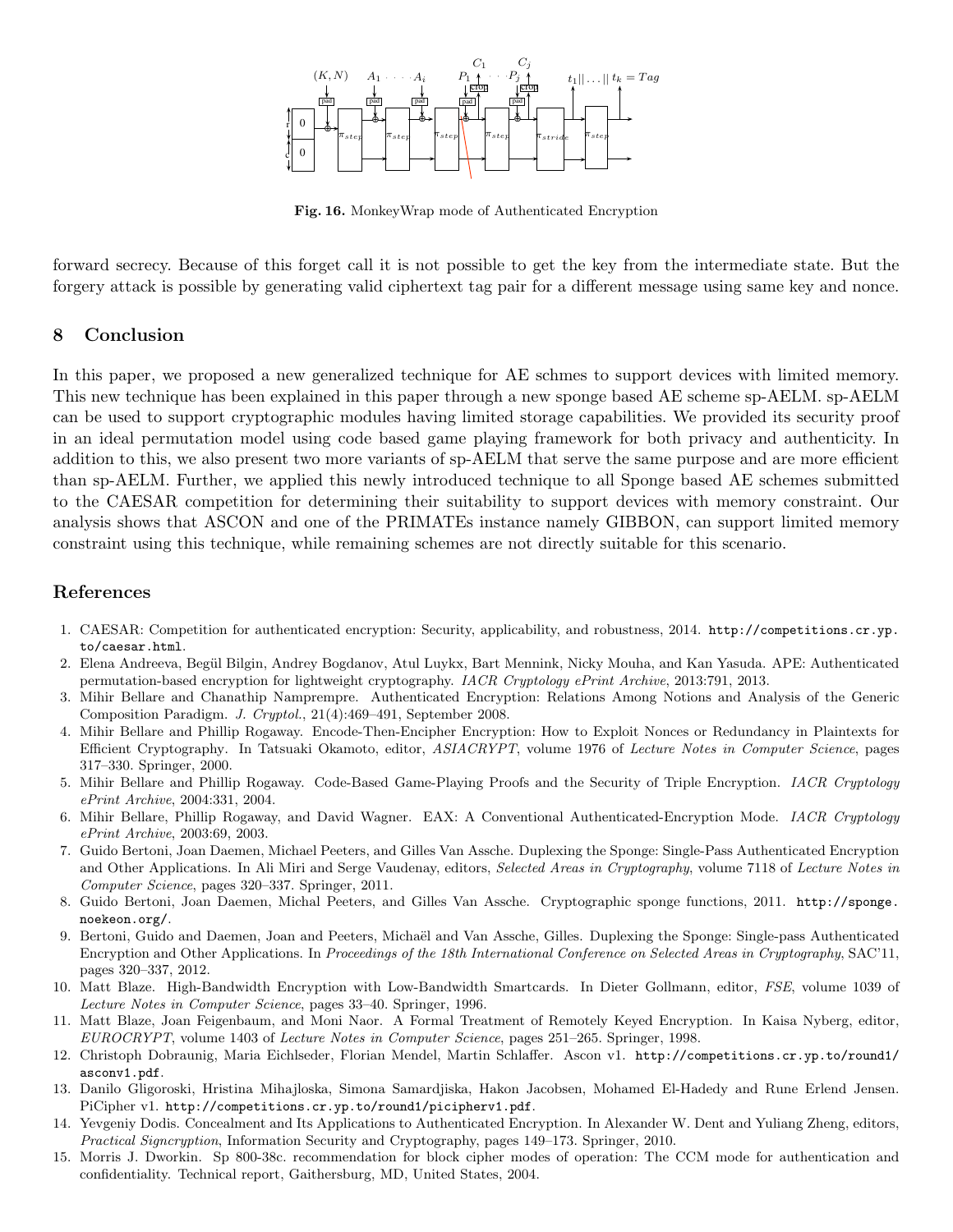- 16. Elena Andreeva and Andrey Bogdanov and Atul Luykx and Bart Mennink and Nicky Mouha and Kan Yasuda. How to Securely Release Unverified Plaintext in Authenticated Encryption. In Advances in Cryptology - ASIACRYPT 2014 - 20th International Conference on the Theory and Application of Cryptology and Information Security, Kaoshiung, Taiwan, R.O.C., December 7-11, 2014. Proceedings, Part I, pages 105–125, 2014.
- 17. Elena Andreeva, Begul Bilgin, Andrey Bogdanov, Atul Luykx, Florian Mendel , Bart Mennink, Nicky Mouha, Qingju Wang and Kan Yasuda . PRIMATEs v1. http://competitions.cr.yp.to/round1/primatesv1.pdf.
- 18. Pierre-Alain Fouque, Antoine Joux, Gwenaëlle Martinet, and Frédéric Valette. Authenticated On-Line Encryption. In Mitsuru Matsui and Robert J. Zuccherato, editors, Selected Areas in Cryptography, volume 3006 of Lecture Notes in Computer Science, pages 145–159. Springer, 2003.
- 19. Guido Bertoni and Joan Daemen and Michal Peeters and Gilles Van Assche. G.V.: Permutationbased encryption, authentication and authenticated encryption, 2012.
- 20. Guido Bertoni, Joan Daemen, Michael Peeters, Gilles Van Assche, Ronny Van Keer. Ketje v1. http://competitions.cr.yp.to/ round1/ketjev11.pdf.
- 21. Guido Bertoni, Joan Daemen, Michael Peeters, Gilles Van Assche, Ronny Van Keer. Ketje v1. http://keyak.noekeon.org/ Keyak-1.2.pdf.
- 22. Javad Alizadeh, Mohammad Reza Aref and Nasour Bagheri. Artemia v1. http://competitions.cr.yp.to/round1/artemiav1.pdf.
- 23. Samuel Neves Jean-Philippe Aumasson, Philipp Jovanovic. NORX: Parallel and Scalable AEAD, 2014. https://norx.io/.
- 24. Tadayoshi Kohno, John Viega, and Doug Whiting. CWC: A High-Performance Conventional Authenticated Encryption Mode. In Bimal K. Roy and Willi Meier, editors, FSE, volume 3017 of Lecture Notes in Computer Science, pages 408–426. Springer, 2004.
- 25. Stefan Lucks. On the Security of Remotely Keyed Encryption. In Eli Biham, editor, FSE, volume 1267 of Lecture Notes in Computer Science, pages 219–229. Springer, 1997.
- 26. Markku-Juhani O. Saarinen. The CBEAMr1 Authenticated Encryption Algorithm. http://competitions.cr.yp.to/round1/ cbeamr1.pdf.
- 27. Markku-Juhani O. Saarinen. The STRIBOBr1 Authenticated Encryption Algorithm. http://competitions.cr.yp.to/round1/ stribobr1.pdf.
- 28. David A. McGrew and John Viega. The Security and Performance of the Galois/Counter Mode (GCM) of Operation. In Anne Canteaut and Kapalee Viswanathan, editors, INDOCRYPT, volume 3348 of Lecture Notes in Computer Science, pages 343–355. Springer, 2004.
- 29. Pawel Morawiecki, Kris Gaj, Ekawat Homsirikamol, Krystian Matusiewicz, Josef Pieprzyk, Marcin Rogawski, Marian Srebrny, and Marcin Wojcik. ICEPOLE v1. http://competitions.cr.yp.to/round1/icepolev1.pdf.
- 30. Phillip Rogaway, Mihir Bellare, and John Black. OCB: A block-cipher mode of operation for efficient authenticated encryption. ACM Trans. Inf. Syst. Secur., 6(3):365–403, 2003.
- 31. Hongjun Wu and Bart Preneel. AEGIS: A Fast Authenticated Encryption Algorithm. In Tanja Lange, Kristin Lauter, and Petr Lisonek, editors, Selected Areas in Cryptography, volume 8282 of Lecture Notes in Computer Science, pages 185–201. Springer, 2013.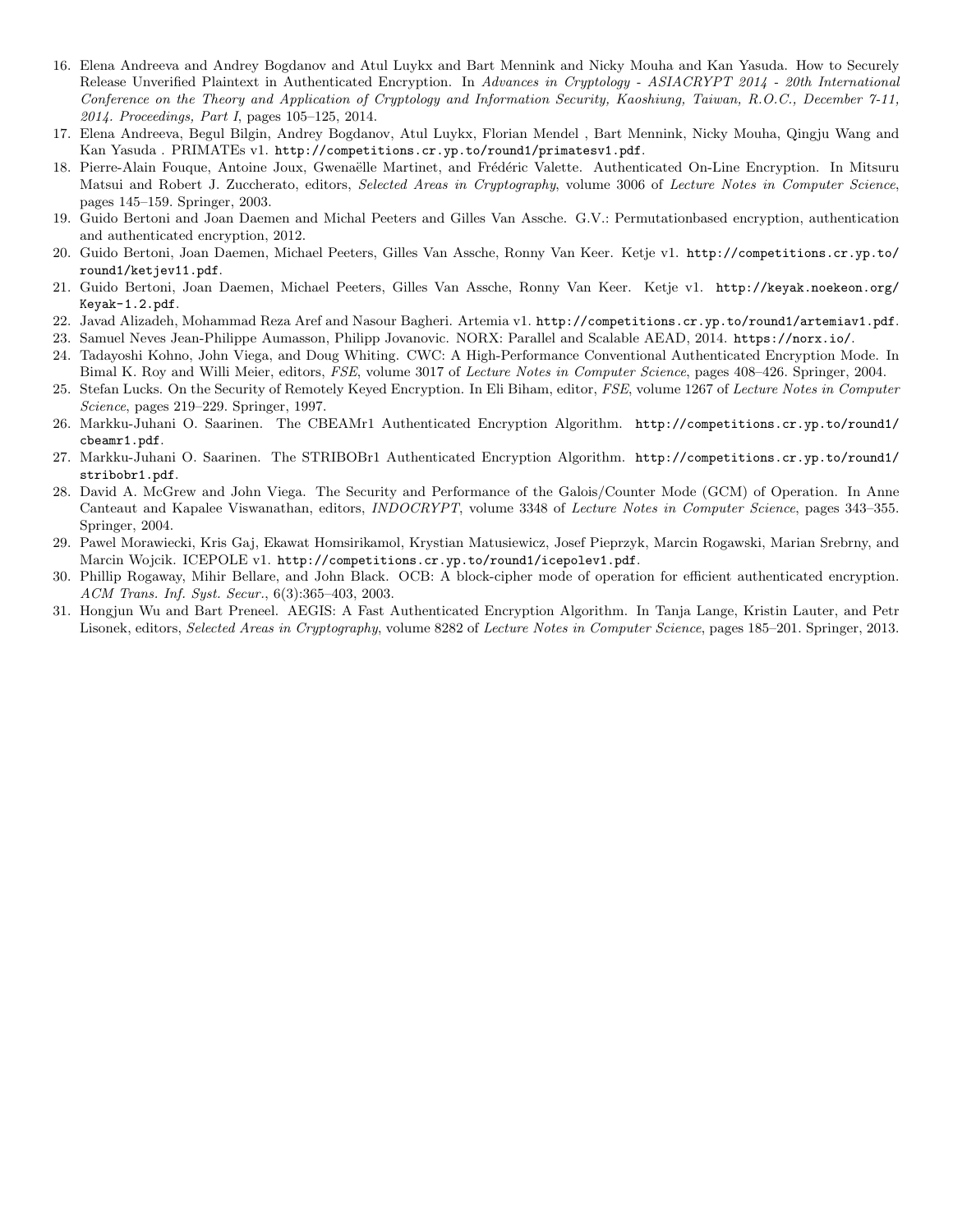# A sp-AELM variant supporting Intermediate tag

This section shows the sp-AELM variant that support intermediate tag generation and fast rejection of forgery for the long messages. Pictorial view is shown on Fig. 17. In this variant message  $M(=m_1||m_2...||m_{n-1})$  is divided into small packets $(m_1..m_i, m_{i+1}..m_j, ..., m_k..m_{n-1})$  and individual tag is caluclated for every packet. Then ciphertext and tag for each packet is sent to receiver. At the receiver side ciphertext for first packet gets decrypted and tag computation id done. If computed tag for first packet matches with received tag then only further computation proceeds otherwise message gets rejected at the early stage only. During decryption only one intermediate state(shown by red line in Fig. 17) is stored instead of storing all decrypted text blocks and this intermediate state is returned to the user once complete message gets verified. Now, user can find the actual plaintext using this received intermediate state.



Fig. 17. sp-AELM variant with Intermediate tag generation

# B Games for Privacy Proof

| <b>Game</b>   <b>G1</b>   and <b>Game G2</b> : Initialise $IV_1 = 0^r$ , $IV_2 = 0^c$ , $K \stackrel{\$}{\leftarrow} \{0,1\}^r$ , $K_r \parallel K_c \stackrel{\$}{\leftarrow} \{0,1\}^b$ , $I_{\pi} = \{((IV_1 \oplus K) \parallel IV_2, K_r \parallel K_c)\}$                                                                                                                                                  |                                                                                                                                                                                                                                                                                                                                                                                                                                   |  |  |
|------------------------------------------------------------------------------------------------------------------------------------------------------------------------------------------------------------------------------------------------------------------------------------------------------------------------------------------------------------------------------------------------------------------|-----------------------------------------------------------------------------------------------------------------------------------------------------------------------------------------------------------------------------------------------------------------------------------------------------------------------------------------------------------------------------------------------------------------------------------|--|--|
| On Encryption-Query $(N, A, M, flag)$<br>Same as Game 0                                                                                                                                                                                                                                                                                                                                                          |                                                                                                                                                                                                                                                                                                                                                                                                                                   |  |  |
| On $\pi$ -Query m, where $m \in \{0,1\}^b$                                                                                                                                                                                                                                                                                                                                                                       | <b>On</b> $\pi^{-1}$ - <b>Query</b> v, where $v \in \{0,1\}^b$                                                                                                                                                                                                                                                                                                                                                                    |  |  |
| 1. let $(x  w)=m$ , where $x \in \{0,1\}^r$ , $w \in \{0,1\}^c$ ,<br>2. if $(m, v) \in I_{\pi}$ then return v<br>3. $v \leftarrow \{0,1\}^b$<br>4. if $\exists m'$ s.t $(m', v) \in I_{\pi}$ , then <b>bad</b> $\leftarrow$ <b>true</b> and<br>$v \stackrel{\$}{\leftarrow} \{0,1\}^b \setminus \{v : (*,v) \in I_\pi\}$ , where $* \in \{0,1\}^b$<br>5. $I_{\pi} = I_{\pi} \cup \{(m, v)\}\$<br>6. return $v$ ; | 1. let $(v_1  v_2)=m$ , where $v_1 \in \{0,1\}^r$ , $v_2 \in \{0,1\}^c$ ,<br>2. if $(m, v) \in I_{\pi}$ then return m<br>3. $m \xleftarrow{\$} \{0,1\}^b$<br>4. if $\exists v'$ s.t $(m, v') \in I_{\pi}$ , then <b>bad</b> $\leftarrow$ <b>true</b> and<br>$m \stackrel{\$}{\leftarrow} \{0,1\}^b \setminus \{m : (m,*) \in I_{\pi}\}\,$ , where $* \in \{0,1\}^b$<br>5. $I_{\pi} = I_{\pi} \cup \{(m, v)\}\$<br>6. return $m$ . |  |  |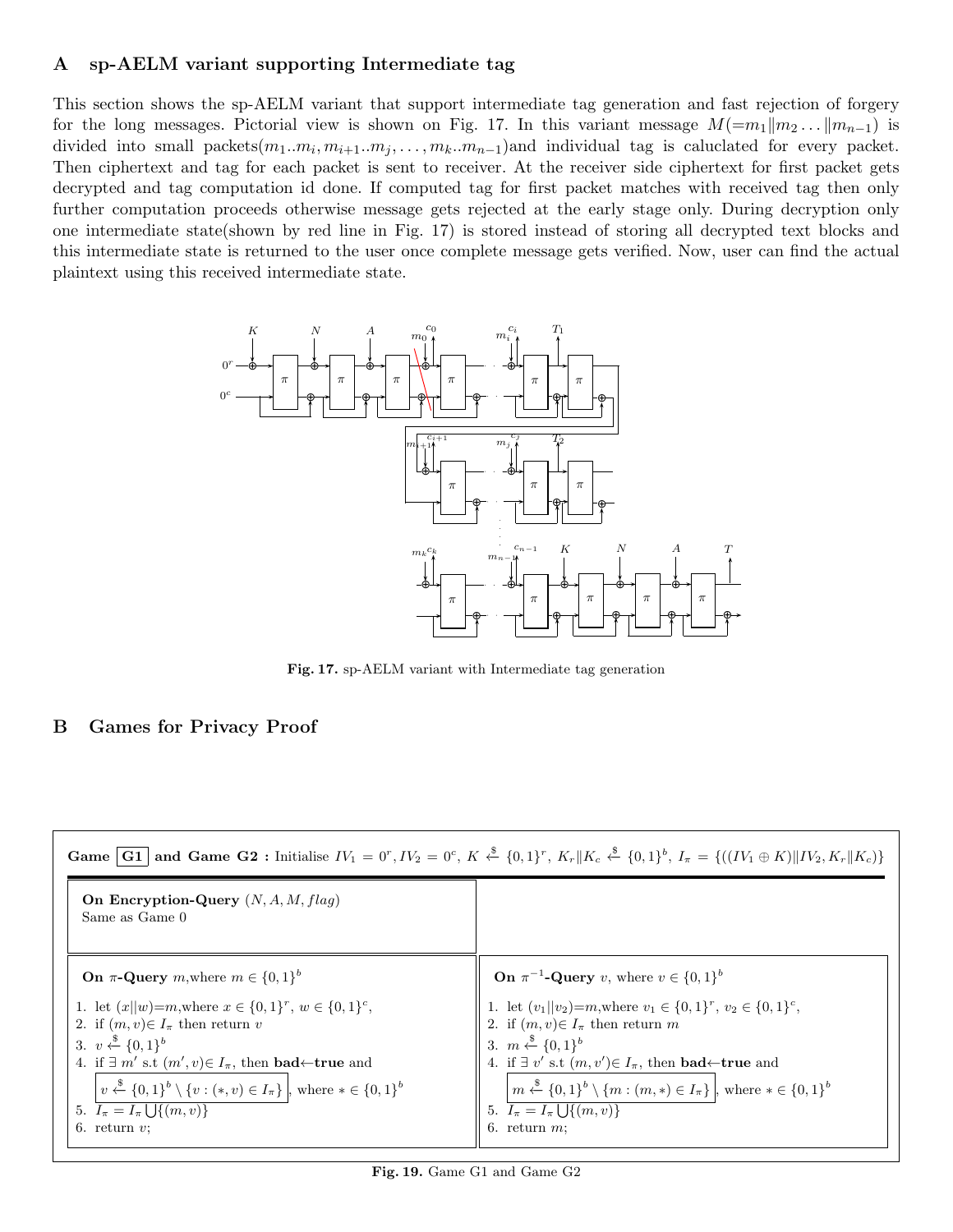| <b>Game G0:</b> Initialise $IV_1 = 0^r$ , $IV_2 = 0^c$ , $K \stackrel{\$}{\leftarrow} \{0,1\}^r$ , $K_r    K_c \stackrel{\$}{\leftarrow} \{0,1\}^b$ , $I_{\pi} = \{((IV_1 \oplus K)    IV_2, K_r    K_c)\}$                                                                                                                                                                                                                                                                                                                                                                                                                                                                                                                                                                                                                                                                                                                                                                                                                                                                                                                                                                                   |                                                                                                                                                                                                                                                                                                                                                                                                                                                                                                                                                                                                                                                                                                                                                                                                                                                                                                  |  |  |
|-----------------------------------------------------------------------------------------------------------------------------------------------------------------------------------------------------------------------------------------------------------------------------------------------------------------------------------------------------------------------------------------------------------------------------------------------------------------------------------------------------------------------------------------------------------------------------------------------------------------------------------------------------------------------------------------------------------------------------------------------------------------------------------------------------------------------------------------------------------------------------------------------------------------------------------------------------------------------------------------------------------------------------------------------------------------------------------------------------------------------------------------------------------------------------------------------|--------------------------------------------------------------------------------------------------------------------------------------------------------------------------------------------------------------------------------------------------------------------------------------------------------------------------------------------------------------------------------------------------------------------------------------------------------------------------------------------------------------------------------------------------------------------------------------------------------------------------------------------------------------------------------------------------------------------------------------------------------------------------------------------------------------------------------------------------------------------------------------------------|--|--|
| On Encryption-Query $(N, A, M, flag)$<br>1. if $(flag = 1)$ then<br>$M = m_0   m_1   \dots   m_{n-1}$ , Where $ m_i  = r$ and<br>$0 \leq i < (n-1)$<br>$Pad(M) = m_0    m_1    \dots    (m_{n-1}    10^{r-( m_{n-1} +1)})$<br>else<br>$M = m_0   m_1      m_{n-1}$ , Where $ m_i  = r$<br><b>if</b> $ m_{n-1}  < r$ then {return Invalid;}<br>2. $ Pad(N)  =  Pad(A)  = r$<br>3. $x = K_r \oplus N$ , $w = K_c$<br>4. $N_r  N_c = \pi(x  w)$<br>5. $x = N_r \oplus A, w = N_c \oplus w$<br>6. $A_r  A_c = \pi(x  w)$<br>7. $x = A_r$ , $w = A_c \oplus w$<br>8. $a_0 = x, b_0 = w$<br>9. $c_0 = a_0 \oplus m_0$<br>10. for $i = 1 \rightarrow n$ do<br>$x^{'} \ w^{'} = \pi(c_{i-1} \ b_{i-1})$<br>$b_i = b_{i-1} \oplus w^{'}, a_i = x^{'}$<br>$c_i = a_i \oplus m_i$<br>11. $C = c_0   c_1   \dots   c_n$<br>12. if $(flag = 0)$ then<br>$\perp$ return C.<br>13. $x = a_n, w = b_n$<br>14. $x = x \oplus K$<br>15. $K'_r \  K'_c = \pi(x \  w)$<br>16. $x = K'_r \oplus N$ , $w = K'_c \oplus w$<br>17. $N_r  N_c = \pi(x  w)$<br>18. $x = N_r \oplus A, w = N_c \oplus w$<br>19. $A_r    A_c = \pi(x    w)$<br>20. $x = A_r, w = A_c \oplus w$<br>21. $T = z_0 = x$<br>22. return $(C,T)$ | <b>On</b> $\pi$ - <b>Query</b> m, where $m \in \{0,1\}^b$<br>1. let $(x  w) = m$ , where $x \in \{0,1\}^r$ , $w \in \{0,1\}^c$ ,<br>2. if $(m, v) \in I_{\pi}$ then return v<br>3. $v \xleftarrow{\$} \{0,1\}^b$<br>4. if $\exists m'$ s.t $(m', v) \in I_{\pi}$ , then $v \stackrel{\$}{\leftarrow} \{0, 1\}^b \setminus \{v : (*, v) \in I_{\pi}\},$<br>where $* \in \{0,1\}^b$<br>5. $I_{\pi} = I_{\pi} \cup \{(m, v)\}\$<br>6. return $v$ ;<br><b>On</b> $\pi^{-1}$ - <b>Query</b> $v = \{v_1     v_2\}$ , where<br>$v_1 \in \{0,1\}^r$ , $v_2 \in \{0,1\}^c$ , $v \in \{0,1\}^b$<br>1. if $(m, v) \in I_{\pi}$ then return m<br>2. $m \xleftarrow{\$} \{0,1\}^b$<br>3. if $\exists v'$ s.t $(m, v') \in I_{\pi}$ , then<br>$m \stackrel{\$}{\leftarrow} \{0,1\}^b \setminus \{m : (m,*) \in I_\pi\},$ where $* \in \{0,1\}^b$<br>4. $I_{\pi} = I_{\pi} \cup \{(m, v)\}\$<br>5. return $m$ ; |  |  |

Fig. 18. Game G0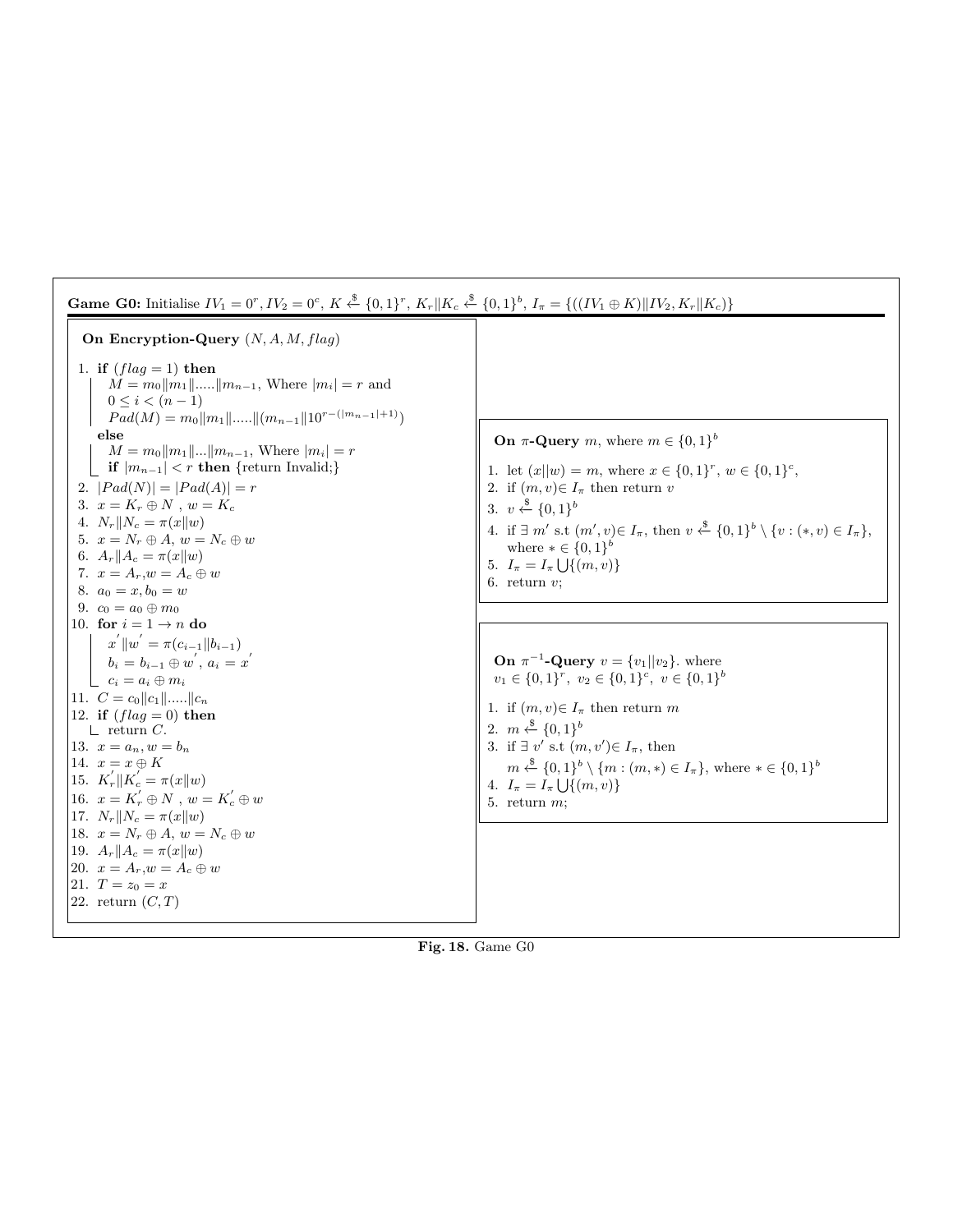Game G3 and Game  $\boxed{G4}$ : Initialise  $IV_1 = 0^r$ ,  $IV_2 = 0^c$ ,  $K \stackrel{\$}{\leftarrow} \{0,1\}^r$ ,  $K_r \parallel K_c \stackrel{\$}{\leftarrow} \{0,1\}^b$ ,  $I_{\pi} = \{((IV_1 \oplus K) \parallel IV_2, K_r \parallel K_c)\},$  $I_c = \{w\}$ 

On Encryption-Query  $(N, A, M, flag)$ 1. if  $(flag = 1)$  then  $M = m_0||m_1|| \dots ||m_{n-1}$ , Where  $|m_i| = r$  and  $0 \leq i < (n-1)$  $Pad(M) = m_0||m_1||.....||(m_{n-1}||10^{r-(|m_{n-1}|+1)})$ else  $M = m_0||m_1||...||m_{n-1}$ , Where  $|m_i| = r$ if  $|m_{n-1}| < r$  then {return Invalid;} 2.  $|Pad(N)| = |Pad(A)| = r$ 3.  $x = IV_1, w = IV_2$ 4.  $x = K_r \oplus N$ ,  $w = K_c$ 5. if  $\exists v \ s.t.(x||w, v) \in I_{\pi}$ , then  $\|N_r\|N_c = v$ else  $N_r||N_c \overset{\$}{\leftarrow} \{0,1\}^b$ if  $(N_c \oplus w) \in I_c$  then  $bad \leftarrow true$  $N_c \stackrel{\$}{\leftarrow} \{0,1\}^c \setminus \{N_c^{'} : (N_c^{'} \oplus w) \in I_c\}$  $I_{\pi} = I_{\pi} \cup \{(x||w, N_{r}||N_{c})\}$ 6.  $x = N_r \oplus A, w = N_c \oplus w$ 7.  $I_c = I_c \cup \{w\}$ 8. if  $\exists v \ s.t. \ (x||w, v) \in I_{\pi}$ , then  $\|A_r\|A_c = v$ else  $A_r \parallel A_c \stackrel{\$}{\leftarrow} \{0,1\}^b$ if  $(A_c \oplus w) \in I_c$  then  $bad \leftarrow true$  $A_c \stackrel{\$}{\leftarrow} \{0,1\}^c \setminus \{A_c^{'} : (A_c^{'} \oplus w) \in I_c\}$  $I_{\pi} = I_{\pi} \cup \{(x||w, A_r||A_c)\}\$ 9.  $x = A_r$ ,  $w = A_c \oplus w$ 10.  $I_c = I_c \cup \{w\}$ 11.  $a_0 = x, b_0 = w$ 12.  $c_0 = a_0 \oplus m_0$ 13. for  $i = 1 \rightarrow n$  do if ∃v s.t.  $(c_{i-1}||b_{i-1}, v) \in I_\pi$ , then  $x^{'}\Vert w^{'}=v$ else  $x^{'}\Vert w^{'} \stackrel{\$}{\leftarrow} \{0,1\}^b$ if  $(b_{i-1} \oplus w') \in I_c$  then bad ← true  $w^{'} \stackrel{\$}{\leftarrow} \{0,1\}^c \setminus \{w^{''} : (b_{i-1} \oplus w^{''}) \in I_c\}$  $I_{\pi} = I_{\pi} \cup \{(c_{i-1} || b_{i-1}, x^{'} || w^{'} )\}$  $b_i=b_{i-1}\oplus w^{'}$  $I_c = I_c \cup \{b_i\}$  $a_i = x^{'}$  $\begin{array}{c} \mathcal{L} \subset \subset \subset a_i \oplus m_i \end{array}$ 14.  $C = c_0 ||c_1|| \dots ||c_n$ 15. if  $(flag = 0)$  then return C. 16.  $x = a_n, w = b_n$ 17.  $x = x \oplus K$ 

Continue...

18. if  $\exists v \ s.t. (x||w, v) \in I_{\pi}$ , then  $K_{r}' \| K_{c}' = v$ else  $K_r^{'}\Vert K_c^{'}$  $\int_{c}^{\prime} \stackrel{\$}{\leftarrow}$  {0, 1}<sup>b</sup> if  $(w \oplus K_c) \in I_c$  then  $bad \leftarrow true$  $K_c^{'}$  $c'_{c} \stackrel{\$}{\leftarrow} \{0,1\}^{c} \setminus \{K_c^{''}: (w \oplus K_c^{''}) \in I_c\}$  $I_{\pi} = I_{\pi} \cup \{(x||w, K_{r}^{'}||K_{c}^{'})\}$ 19.  $x = K'_r \oplus N$ ,  $w = K'_c \oplus w$ ||20.  $I_c = I_c \cup \{w\}$ 21. Repeat step from 5 to 8. |22.  $z_0 = x$  $23. T = z_0$ 24. return  $(C, T)$ 

**On**  $\pi$ -**Query** m, where  $m \in \{0,1\}^b$ 1. let  $(x||w) = m$ , where  $x \in \{0,1\}^r$ ,  $w \in \{0,1\}^c$ , 2. if  $\exists \{v_1, v_2, ... v_t\}$  s.t.  $(m, v_i) \in I_\pi$  then return  $v \overset{\$}{\leftarrow} \{v_1, v_2, ... v_t\}$ 3. else  $v \overset{\$}{\leftarrow} \{0,1\}^b$ 4.  $I_{\pi} = I_{\pi} \bigcup \{(m, v)\}\$ 5. return v;

**On**  $\pi^{-1}$ -**Query**  $v = \{v_1 | | v_2\}$ . where  $v_1 \in \{0,1\}^r$ ,  $v_2 \in \{0,1\}^c$ ,  $v \in \{0,1\}^b$ 1. if  $\exists \{m_1, m_2, \ldots m_t\}$  s.t.  $(m_i, v) \in I_\pi$  then return  $m \overset{\$}{\leftarrow} \{m_1, m_2, ...vm_t\}$ 2. else  $m \stackrel{\$}{\leftarrow} \{0,1\}^b$ 3.  $I_{\pi} = I_{\pi} \bigcup \{(m, v)\}\$ 4. return m;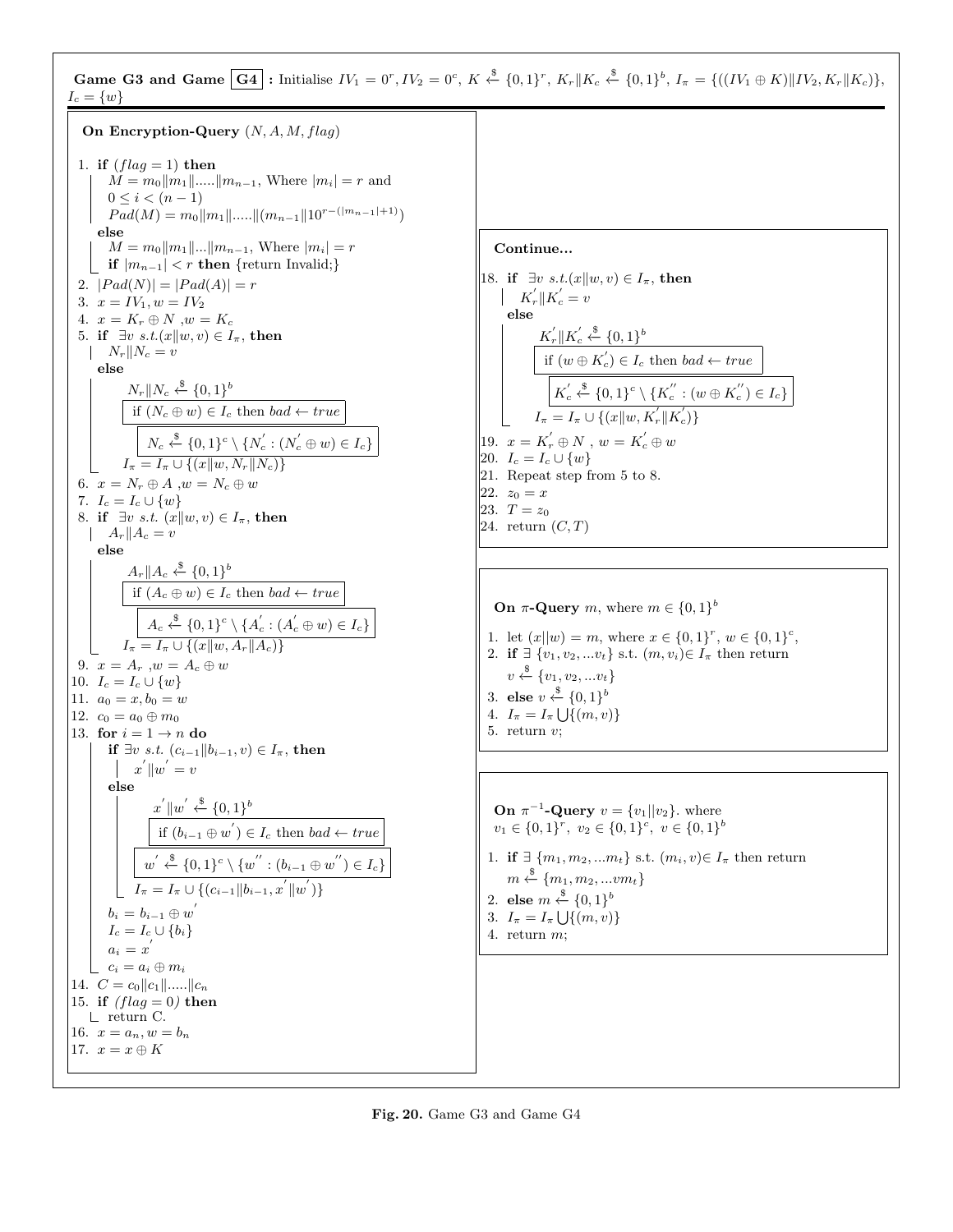Game G5 and Game  $\boxed{G6}$ : Initialise  $IV_1 = 0^r$ ,  $IV_2 = 0^c$ ,  $K \stackrel{\$}{\leftarrow} \{0,1\}^r$ ,  $K_r \| K_c \stackrel{\$}{\leftarrow} \{0,1\}^b$ ,  $I'_\pi = \{((IV_1 \oplus K) \| IV_2, K_r \| K_c)\},$  $I_{\pi}^{"} = \phi, I_{\pi} = I_{\pi}^{'} \cup I_{\pi}^{''}, I_{c} = \overline{\{K_{c}\}, I_{c}^{'} = \phi\}$ 

On Encryption-Query  $(N, A, M, flag)$ 1. if  $(flag = 1)$  then  $M = m_0||m_1|| \dots ||m_{n-1}$ , Where  $|m_i| = r$  and  $0 \leq i \leq (n-1)$  $Pad(M) = m_0||m_1||.....||(m_{n-1}||10^{r-(|m_{n-1}|+1)})$ else  $M = m_0||m_1||...||m_{n-1}$ , Where  $|m_i| = r$ | if  $|m_{n-1}| < r$  then {return Invalid;} 2.  $|Pad(N)| = |Pad(A)| = r$ 3.  $x = IV_1, w = IV_2$ 4.  $x = K_r \oplus N$ ,  $w = K_c$ 5. if  $\exists v \ s.t.(x||w, v) \in I_{\pi}$ , then **if**  $\exists v$  s.t.  $(x||w, v) \in I_n''$ , then  $bad_1 \leftarrow true$  $N_r||N_c = v$ else  $N_r||N_c \overset{\$}{\leftarrow} \{0,1\}^b$ if  $((N_c \oplus w) \in I_c$   $\textit{OR}$   $N_c \in I_c')$ , then  $N_c \stackrel{\$}{\leftarrow} \{0,1\}^c \setminus \{N_c^{'} : (N_c^{'} \oplus w) \in I_c, N_c^{'} \in I_c^{'}\},\$  $I_{\pi}^{'}=I_{\pi}^{'}\cup\{(x\|w,N_{r}\|N_{c})\},\,I_{\pi}=I_{\pi}\cup I_{\pi}^{'}$ π 6.  $x = N_r \oplus A$ ,  $w = N_c \oplus w$ 7.  $I_c = I_c \cup \{w\}, I'_c = I'_c \cup \{N_c\}$ 8. if  $\exists v \ s.t.(x||w, v) \in I_{\pi}$ , then **if**  $\exists v$  s.t.  $(x||w, v) \in I_n''$ , then  $bad_2 \leftarrow true$  $A_r||A_c = v$ else  $A_r \parallel A_c \stackrel{\$}{\leftarrow} \{0,1\}^b$ if  $((A_c \oplus w) \in I_c$   $\mathcal{O}R$   $A_c \in I_c')$  then  $A_c \xleftarrow{\$} \{0,1\}^c \setminus \{A_c^{'} : (w \oplus A_c^{'} ) \in I_c, A_c^{'} \in I_c^{'} \}$  $I_{\pi}^{'}=I_{\pi}^{'}\cup\{(x\|w,A_{r}\|A_{c})\},\,I_{\pi}=I_{\pi}\cup I_{\pi}^{'}$ π 9.  $x = A_r$ ,  $w = A_c \oplus w$ 10.  $I_c = I_c \cup \{w\}, I'_c = I'_c \cup \{A_c\}$ 11.  $a_0 = x, b_0 = w$ 12.  $c_0 = a_0 \oplus m_0$ 13. for  $i = 1 \rightarrow n$  do if ∃v s.t.  $(c_{i-1}||b_{i-1}, v) \in I_\pi$ , then **if**  $\exists v$  s.t.  $(c_{i-1} || b_{i-1}, v) \in I''_n$ , then  $bad_2 \leftarrow true$  $x^{'}||w^{'}=v$ else  $x^{'} \|w^{'} \stackrel{\$}{\leftarrow} \{0,1\}^b$  $\overline{\textbf{if}}\,\,\overline{\mid}(b_{i-1}\oplus w^{'})\in I_c\,\,\boldsymbol{OR}\,\,w^{\prime}\in I_c^{\prime}\text{)}\,\,\text{then}$  $w^{'} \stackrel{\$}{\leftarrow} \{0,1\}^c \setminus \{w'' : (b_{i-1} \oplus w'') \in I_c, w'' \in I_c'\}$  $I_{\pi}^{'}=I_{\pi}^{'}\cup\{(c_{i-1}\|b_{i-1},x^{'}\|w^{'})\},\,I_{\pi}=I_{\pi}\cup I_{\pi}^{'}$ π  $b_i=b_{i-1}\oplus w^{'}$  $I_c = I_c \cup \{b_i\}, I_c' = I_c' \cup \{w'\}$  $a_i = x^{'}$ ,  $c_i = a_i \oplus m_i$ 14.  $C = c_0 ||c_1|| \dots ||c_n$ 15. if  $(flag = 0)$  then return C. 16.  $x = a_n, w = b_n$ 17.  $x = x \oplus K$ 

Continue.. 18. if  $\exists v \ s.t. \ (x||w, v) \in I_{\pi}$ , then **if**  $\exists v$  s.t.  $(x||w, v) \in I_n''$ , then  $bad_2 \leftarrow true$  $K_r$ || $K_c' = v$ else  $K_r^{'}$   $\Vert K_c^{'}$  $\int_{c}^{\prime} \stackrel{\$}{\leftarrow} \{0,1\}^{b}$ if  $((w \oplus K_c) \in I_c$  OR  $w' \in I_c'$ ), then  $K_c^{'}$  $c'_{c} \stackrel{\$}{\leftarrow} \{0,1\}^{c} \setminus \{K_{c}^{''}: (w \oplus K_{c}^{''}) \in I_{c}, K_{c}'' \in I_{c}'\}$  $I_{\pi}^{'}=I_{\pi}^{'}\cup\{(x\|w,K_{r}^{'}\|K_{c}^{'})\},\,I_{\pi}=I_{\pi}\cup I_{\pi}^{'}$ π 19.  $x = K'_r \oplus N$ ,  $w = K'_c \oplus w$ 20.  $I_c = I_c \cup \{w\}, I_c' = I_c' \cup \{K_c'\}$ 21. Repeat step from 5 to 8.  $|22. z_0 = x$ |23.  $T = z_0$ 24. return  $(C, T)$ 

**On**  $\pi$ **-Query** m, where  $m \in \{0,1\}^b$ 

```
1. let (x||w) = m, where x \in \{0,1\}^r, w \in \{0,1\}^c,
```

```
2. if \exists v s.t. (x||w, v) \in I'_\pi, then \boxed{bad \leftarrow true}return v;
```
3. if  $\exists \{v_1, v_2, ... v_t\}$  s.t.  $(m, v_i) \in I''_{\pi}$  then return  $v \stackrel{\$}{\leftarrow} \{v_1, v_2, ... v_t\}$ 

4. else 
$$
v \overset{\$}{\underset{''}{\leftarrow}} \{0,1\}^b
$$

5. 
$$
I''_{\pi} = I''_{\pi} \bigcup \{ (m, v) \}
$$

π

6. 
$$
I_{\pi} = I_{\pi} \cup I
$$

7. return 
$$
v
$$
;

**On**  $\pi^{-1}$ -**Query**  $v = \{v_1 | | v_2\}$ . where  $v_1 \in \{0,1\}^r$ ,  $v_2 \in \{0,1\}^c$ ,  $v \in \{0,1\}^b$ 1. if  $\exists m \text{ s.t. } (m, v) \in I'_\pi$ , then  $\boxed{bad \leftarrow true}$ return  $m$ 2. if  $\exists \{m_1, m_2, ... m_t\}$  s.t.  $(m_i, v) \in I''_{\pi}$  then return  $m \stackrel{\$}{\leftarrow} \{m_1, m_2, ..., m_t\}$ 3. else  $m \stackrel{\$}{\leftarrow} \{0,1\}^b$ 4.  $I_{\pi}^{''}=I_{\pi}^{''}$  $\pi \bigcup \{(m, v)\}\$ 5.  $I_{\pi} = I_{\pi} \cup I_{\pi}^{\prime\prime}$ π 6. return  $m$ ;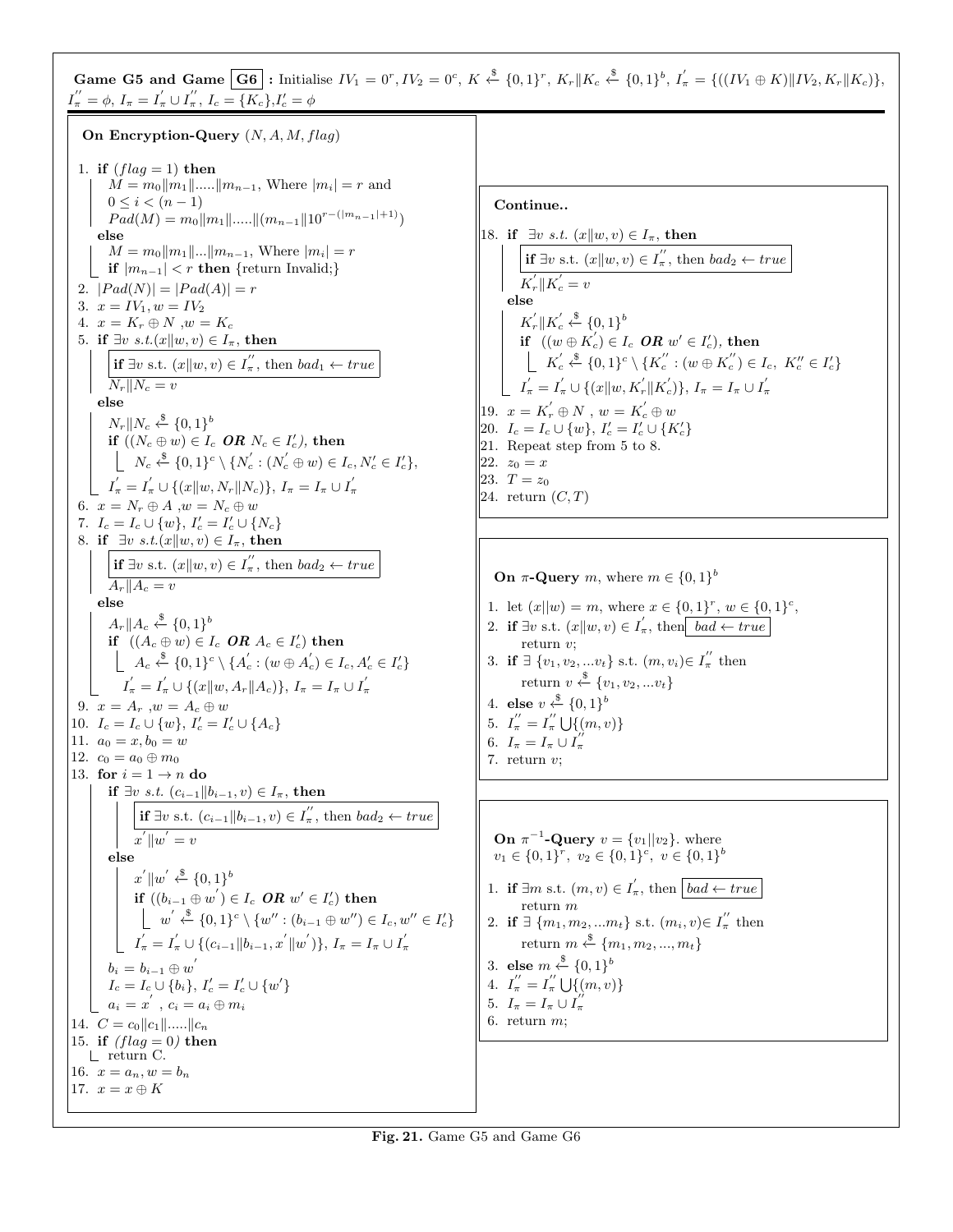## **Game G7:** Initialise  $I_{\pi} = \emptyset$ ,  $IV_1 = 0^r$   $IV_2 = 0^c$ ,  $K \stackrel{\$}{\leftarrow} \{0,1\}^r$ ,  $I_m = \phi$



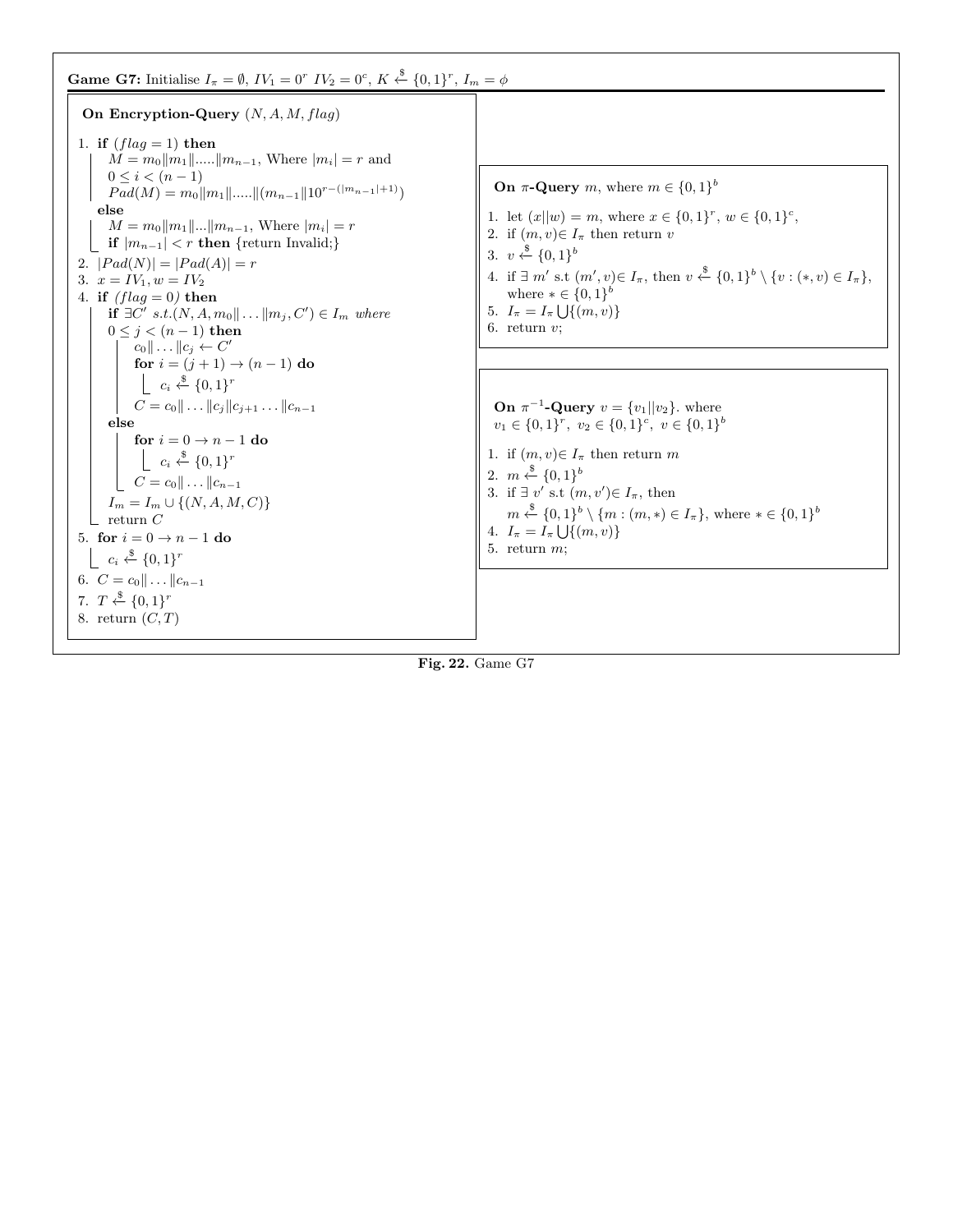| <b>Game</b> G0': Initialize $IV_1 = 0^r$ , $IV_2 = 0^c$ , $K \xleftarrow{\$} \{0,1\}^r$ , $K_r    K_c \xleftarrow{\$} \{0,1\}^b$                                                                                                                                                                                                                                                                                                                                                                                                                                                                                                                                                                                                                                                                                                                                                                                                                                                                                                                                                                    |                                                                                                                                                                                                                                                                                                                                                                                                                                                                                                                                                                                                                                                                                                                                                                                                                                                                                                                                                  |  |  |  |
|-----------------------------------------------------------------------------------------------------------------------------------------------------------------------------------------------------------------------------------------------------------------------------------------------------------------------------------------------------------------------------------------------------------------------------------------------------------------------------------------------------------------------------------------------------------------------------------------------------------------------------------------------------------------------------------------------------------------------------------------------------------------------------------------------------------------------------------------------------------------------------------------------------------------------------------------------------------------------------------------------------------------------------------------------------------------------------------------------------|--------------------------------------------------------------------------------------------------------------------------------------------------------------------------------------------------------------------------------------------------------------------------------------------------------------------------------------------------------------------------------------------------------------------------------------------------------------------------------------------------------------------------------------------------------------------------------------------------------------------------------------------------------------------------------------------------------------------------------------------------------------------------------------------------------------------------------------------------------------------------------------------------------------------------------------------------|--|--|--|
| On Encryption-Query $(N, A, M, flag)$                                                                                                                                                                                                                                                                                                                                                                                                                                                                                                                                                                                                                                                                                                                                                                                                                                                                                                                                                                                                                                                               |                                                                                                                                                                                                                                                                                                                                                                                                                                                                                                                                                                                                                                                                                                                                                                                                                                                                                                                                                  |  |  |  |
| 1. if $(flag = 1)$ then<br>$M = m_0   m_1   \dots   m_{n-1}$ , Where $ m_i  = r$ and<br>$0 \leq i < (n-1)$<br>$Pad(M) = m_0   m_1   \dots   (m_{n-1}    10^{r-( m_{n-1} +1)})$<br>else<br>$M = m_0   m_1      m_{n-1}$ , Where $ m_i  = r$<br><b>if</b> $ m_{n-1}  < r$ then {return Invalid;}<br>2. $ Pad(N)  =  Pad(A)  = r$<br>3. $x = K_r \oplus N$ , $w = K_c$<br>4. $N_r  N_c = \pi(x  w)$<br>5. $x = N_r \oplus A, w = N_c \oplus w$<br>6. $A_r  A_c = \pi(x  w)$<br>7. $x = A_r, w = A_c \oplus w$<br>8. $a_0 = x, b_0 = w$<br>9. $c_0 = a_0 \oplus m_0$<br>10. for $i = 1 \rightarrow n$ do<br>$x^{'}\ w^{'} = \pi(c_{i-1}\ b_{i-1})$<br>$b_i = b_{i-1} \oplus w'$<br>$a_i = x'$<br>$c_i = a_i \oplus m_i$<br>11. $C = c_0   c_1   \dots   c_n$<br>12. $x = a_n, w = b_n$<br>13. $x = x \oplus K$<br>14. $K'_r \  K'_c = \pi(x \  w)$<br>15. $x = K'_r \oplus N$ , $w = K'_c \oplus w$<br>16. $N_r  N_c = \pi(x  w)$<br>17. $x = N_r \oplus A, w = N_c \oplus w$<br>18. $A_r  A_c = \pi(x  w)$<br>19. $x = A_r, w = A_c \oplus w$<br>20. $z_0 = x$<br>21. $T = z_0$<br>22. Return $(C, T)$ | On Decryption-Query $(N, A, C, T)$<br>1. $Pad(C) = c_0   c_1   \dots   c_n$ , Where $ c_i  = r$<br>2. $ Pad(N)  =  Pad(A)  = r$<br>3. $x = K_r \oplus N$ , $w = K_c$<br>4. $N_r  N_c = \pi(x  w)$<br>5. $x = N_r \oplus A, w = N_c \oplus w$<br>6. $A_r  A_c = \pi(x  w)$<br>7. $x = A_r, w = A_c \oplus w$<br>8. $a_0 = x, b_0 = w$<br>9. $m_0 = a_0 \oplus c_0$<br>10. for $i = 1 \rightarrow n$ do<br>$x^{'}\ w^{'}=\pi(c_{i-1}\ b_{i-1})$<br>$b_i=b_{i-1}\oplus w'$<br>$a_i = x$<br>$m_i = a_i \oplus c_i$<br> 11. $M = m_0   m_1  $    $m_n$<br>12. $x = a_n, w = b_n$<br>13. $x = x \oplus K$<br>14. $K'_r \  K'_c = \pi(x \  w)$<br>15. $x = K'_r \oplus N$ , $w = K'_c \oplus w$<br>16. $N_r  N_c = \pi(x  w)$<br>17. $x = N_r \oplus A, w = N_c \oplus w$<br>  18. $A_r    A_c = \pi(x    w)$<br>19. $x = A_r, w = A_c \oplus w$<br> 20. $z_0 = x$<br>21. if $(z_0 == T)$ then<br>Return $(a_0, b_0)$<br>else<br>$\perp$ Return $\perp$ |  |  |  |
| <b>On</b> $\pi$ - <b>Query</b> m, where $m \in \{0,1\}^b$<br>1. let $(x  w) = m$ , where $x \in \{0,1\}^r$ , $w \in \{0,1\}^c$ ,<br>2. if $(m, v) \in I_{\pi}$ then return v<br>3. $v \leftarrow \{0,1\}^b$<br>4. if $\exists m'$ s.t $(m', v) \in I_{\pi}$ , then $v \stackrel{\$}{\leftarrow} \{0, 1\}^b \setminus \{v : (*, v) \in I_{\pi}\},$<br>where $* \in \{0,1\}^b$<br>5. $I_{\pi} = I_{\pi} \bigcup \{(m, v)\}\$<br>6. return $v$ ;                                                                                                                                                                                                                                                                                                                                                                                                                                                                                                                                                                                                                                                       | <b>On</b> $\pi^{-1}$ - <b>Query</b> $v = \{v_1     v_2\}$ , where<br>$v_1 \in \{0,1\}^r$ , $v_2 \in \{0,1\}^c$ , $v \in \{0,1\}^b$<br>1. if $(m, v) \in I_{\pi}$ then return m<br>2. $m \stackrel{\$}{\leftarrow} \{0,1\}^b$<br>3. if $\exists v'$ s.t $(m, v') \in I_{\pi}$ , then<br>$m \stackrel{\$}{\leftarrow} \{0,1\}^b \setminus \{m : (m,*) \in I_{\pi}\}\$ , where $* \in \{0,1\}^b$<br>4. $I_{\pi} = I_{\pi} \bigcup \{(m, v)\}\$<br>5. return $m$ ;                                                                                                                                                                                                                                                                                                                                                                                                                                                                                   |  |  |  |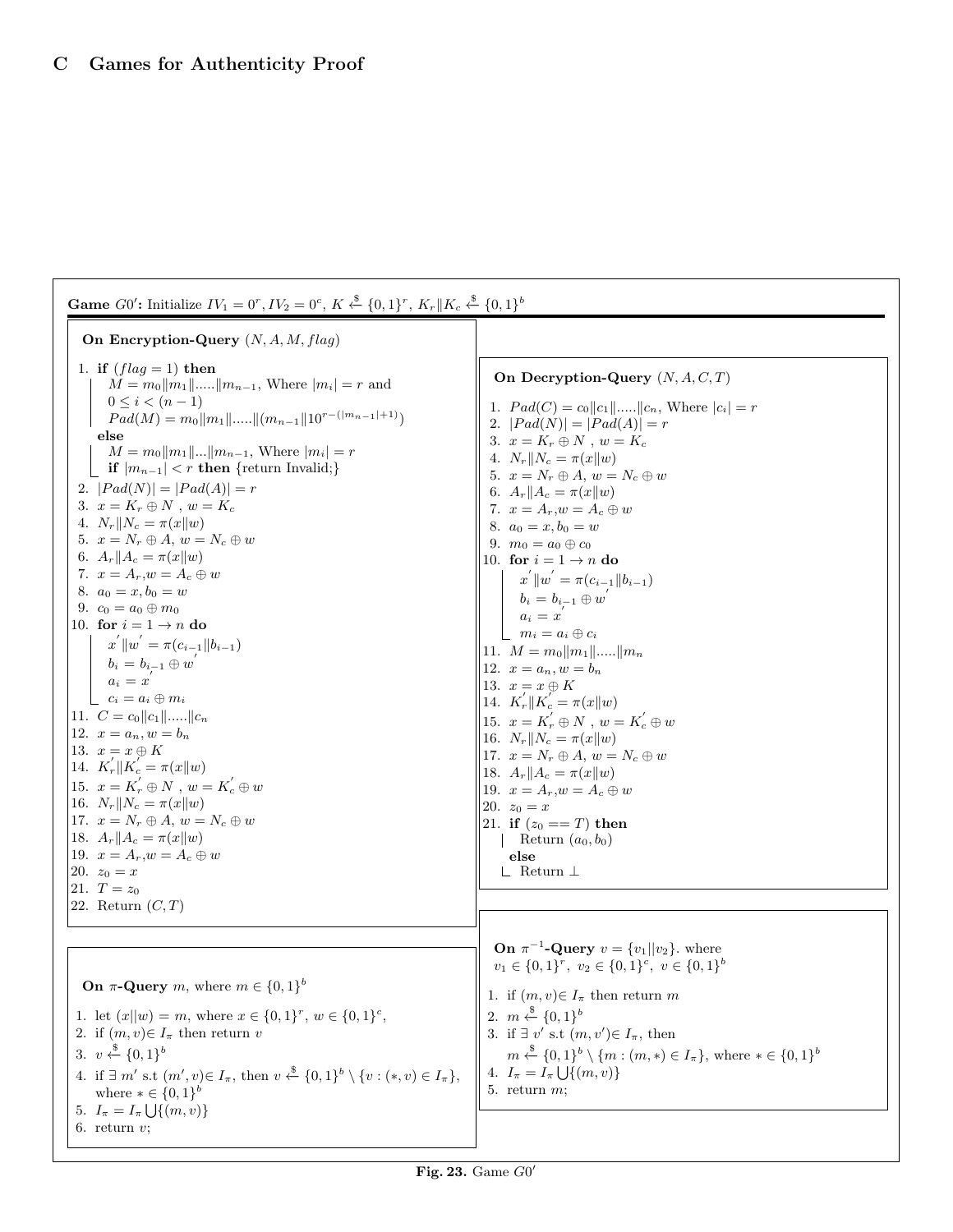

Fig. 24. Game  $G1'$  and Game  $G2'$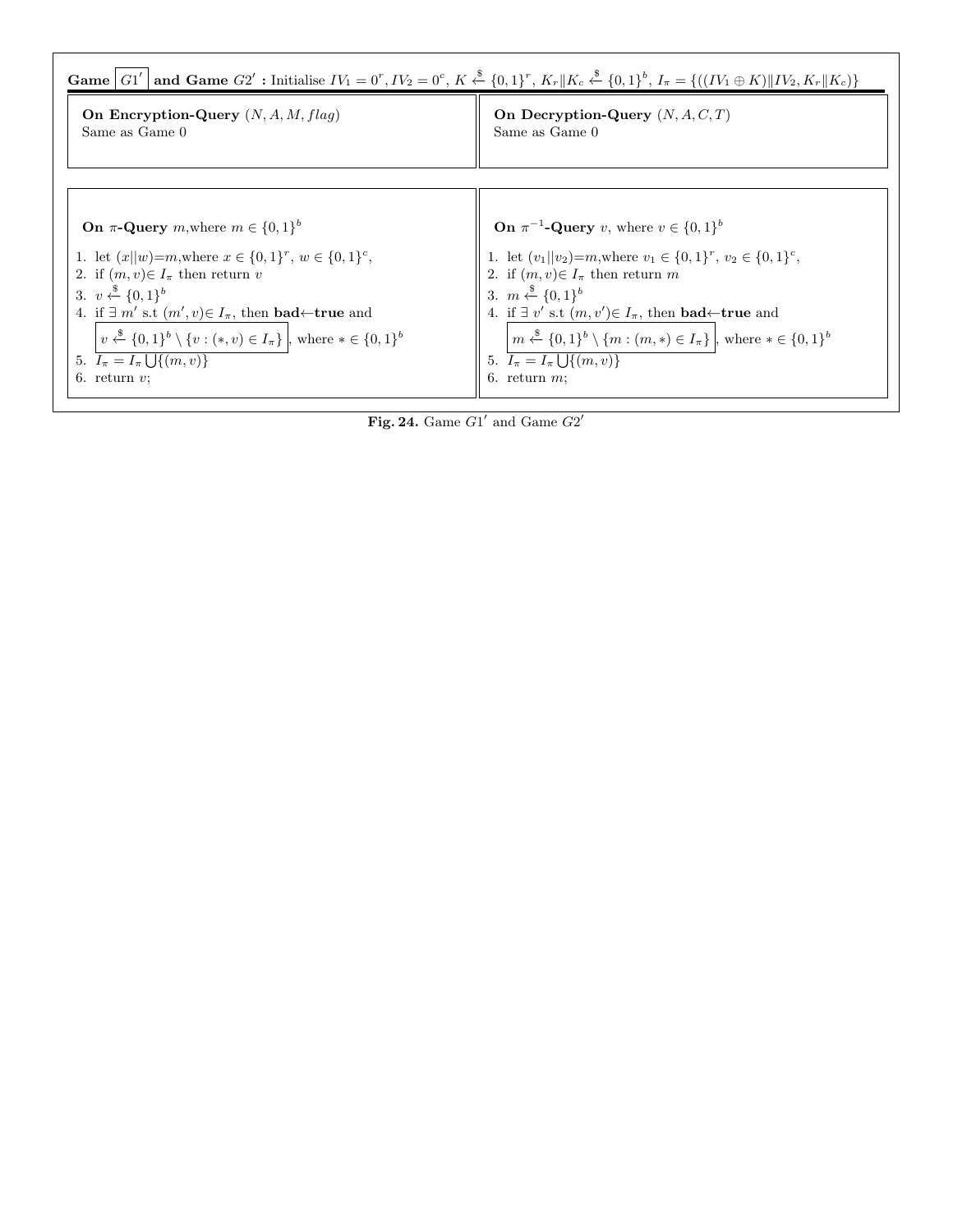Game G3' and Game  $|G4'|$ : Initialise  $IV_1 = 0^r$ ,  $IV_2 = 0^c$ ,  $K \stackrel{\$}{\leftarrow} \{0,1\}^r$ ,  $K_r \|K_c \stackrel{\$}{\leftarrow} \{0,1\}^b$ ,  $I_{\pi} = \{((IV_1 \oplus K) \| IV_2, K_r \| K_c)\},$  $I_c = \{w\}$ On Encryption-Query  $(N, A, M, flag)$ 

1. if  $(flag = 1)$  then  $M = m_0||m_1|| \dots ||m_{n-1}$ , Where  $|m_i| = r$  and  $0 \leq i < (n-1)$  $Pad(M) = m_0||m_1||.....||(m_{n-1}||10^{r-(|m_{n-1}|+1)})$ else  $M = m_0||m_1||...||m_{n-1}$ , Where  $|m_i| = r$ if  $|m_{n-1}| < r$  then {return Invalid;} 2.  $|Pad(N)| = |Pad(A)| = r$ 3.  $x = IV_1, w = IV_2$ 4.  $x = K_r \oplus N$ ,  $w = K_c$ 5. if  $\exists v \ s.t. (x||w, v) \in I_{\pi}$ , then  $\|N_r\|N_c = v$ else  $N_r||N_c \overset{\$}{\leftarrow} \{0,1\}^b$ if  $(N_c \oplus w) \in I_c$  then  $bad \leftarrow true$  $N_c \stackrel{\$}{\leftarrow} \{0,1\}^c \setminus \{N_c^{'} : (N_c^{'} \oplus w) \in I_c\}$  $I_{\pi} = I_{\pi} \cup \{(x||w, N_{r}||N_{c})\}$ 6.  $x = N_r \oplus A$ ,  $w = N_c \oplus w$ 7.  $I_c = I_c \cup \{w\}$ 8. if  $\exists v \ s.t. \ (x||w, v) \in I_{\pi}$ , then  $\|A_r\|A_c = v$ else  $A_r \| A_c \overset{\$}{\leftarrow} \{0,1\}^b$ if  $(A_c \oplus w) \in I_c$  then  $bad \leftarrow true$  $A_c \stackrel{\$}{\leftarrow} \{0,1\}^c \setminus \{A_c^{'} : (A_c^{'} \oplus w) \in I_c\}$  $I_{\pi} = I_{\pi} \cup \{(x||w, A_{r}||A_{c})\}$ 9.  $x = A_r$ ,  $w = A_c \oplus w$ 10.  $I_c = I_c \cup \{w\}$ 11.  $a_0 = x, b_0 = w$ 12.  $c_0 = a_0 \oplus m_0$ 13. for  $i = 1 \rightarrow n$  do if ∃v s.t.  $(c_{i-1}||b_{i-1}, v) \in I_π$ , then  $x^{'}\Vert w^{'}=v$ else  $x^{'} \|w^{'} \stackrel{\$}{\leftarrow} \{0,1\}^b$ if  $(b_{i-1} \oplus w') \in I_c$  then bad ← true  $w^{'} \stackrel{\$}{\leftarrow} \{0,1\}^c \setminus \{w^{''} : (b_{i-1} \oplus w^{''}) \in I_c\}$  $I_{\pi} = I_{\pi} \cup \{(c_{i-1} || b_{i-1}, x^{'} || w^{'} )\}$  $b_i=b_{i-1}\oplus w^{'}$  $I_c = I_c \cup \{b_i\}$  $a_i = x^{'}$  $c_i = a_i \oplus m_i$ 14.  $C = c_0 ||c_1|| \dots ||c_n$ 15.  $x = a_n, w = b_n$ 16.  $x = x \oplus K$ 17. if  $\exists v \ s.t.(x||w, v) \in I_{\pi}$ , then  $K_r^{'}$   $\|K_c^{'} = v$ else  $K_r^{'}\Vert K_c^{'}$  $\int_{c}^{\prime} \stackrel{\$}{\leftarrow} \{0,1\}^{b}$ if  $(w \oplus K_c) \in I_c$  then  $bad \leftarrow true$  $K_c^{'}$  $c' \stackrel{\$}{\leftarrow} \{0,1\}^c \setminus \{K_c^{''}: (w \oplus K_c^{''}) \in I_c\}$  $I_{\pi} = I_{\pi} \cup \{(x || w, K_{r}^{'} || K_{c}^{'} )\}$ 18.  $x = K'_r \oplus N$ ,  $w = K'_c \oplus w$ 19.  $I_c = I_c \cup \{w\}$ 20. Repeat step from 5 to 9.

On Decryption-Query  $(N, A, C, T)$ 1.  $Pad(C) = c_0 ||c_1|| \dots ||c_n$ , Where  $|c_i| = r$ 2.  $|Pad(N)| = |Pad(A)| = r$ 3.  $x = K_r \oplus N$ ,  $w = K_c$ 4. if  $\exists v \ s.t.(x||w, v) \in I_{\pi}$ , then  $\|N_r\|N_c = v$ else  $N_r||N_c \stackrel{\$}{\leftarrow} \{0,1\}^b$ if  $(N_c \oplus w) \in I_c$  then  $bad \leftarrow true$  $N_c \stackrel{\$}{\leftarrow} \{0,1\}^c \setminus \{N_c^{'} : (N_c^{'} \oplus w) \in I_c\}$  $I_{\pi} = I_{\pi} \cup \{(x||w, N_r||N_c)\}$ 5.  $x = N_r \oplus A, w = N_c \oplus w$ 6.  $I_c = I_c \cup \{w\}$ 7. if  $\exists v \ s.t. \ (x||w, v) \in I_{\pi}$ , then  $\|A_r\|A_c = v$ else  $A_r \| A_c \overset{\$}{\leftarrow} \{0,1\}^b$ if  $(A_c \oplus w) \in I_c$  then  $bad \leftarrow true$  $A_c \stackrel{\$}{\leftarrow} \{0,1\}^c \setminus \{A_c^{'} : (A_c^{'} \oplus w) \in I_c\}$  $I_{\pi} = I_{\pi} \cup \{(x||w, A_r||A_c)\}\$ 8.  $x = A_r, w = A_c \oplus w$ 9.  $I_c = I_c \cup \{w\}$ 10.  $a_0 = x, b_0 = w$ 11.  $m_0 = a_0 \oplus c_0$ 12. for  $i = 1 \rightarrow n$  do if ∃v s.t.  $(c_{i-1}||b_{i-1}, v) \in I_\pi$ , then  $x^{'}\Vert w^{'}=v$ else  $x^{'} \|w^{'} \stackrel{\$}{\leftarrow} \{0,1\}^{b}$ if  $(b_{i-1} \oplus w') \in I_c$  then bad ← true  $w^{'} \stackrel{\$}{\leftarrow} \{0,1\}^c \setminus \{w^{''} : (b_{i-1} \oplus w^{''}) \in I_c\}$  $I_{\pi} = I_{\pi} \cup \{(c_{i-1} || b_{i-1}, x^{'} || w^{'} )\}$  $b_i=b_{i-1}\oplus w^{'}$  $I_c = I_c \cup \{b_i\}$  $a_i = x^{'}$  $m_i = a_i \oplus c_i$ 13.  $M = m_0 ||m_1|| \dots ||m_n$ 14.  $x = a_n, w = b_n$ 15.  $x = x \oplus K$ 16. if  $\exists v \ s.t. (x||w, v) \in I_{\pi}$ , then  $K_r^{'}$   $\|K_c^{'} = v$ else  $K_r^{'}\Vert K_c^{'}$  $\int_{c}^{\prime} \stackrel{\$}{\leftarrow} \{0,1\}^{b}$ if  $(w \oplus K_c) \in I_c$  then  $bad \leftarrow true$  $K_c^{'}$  $c \stackrel{'}{\leftarrow} \stackrel{\$}{\leftarrow} \{0,1\}^c \setminus \{K_c^{''}: (w \oplus K_c^{''}) \in I_c\}$  $I_{\pi} = I_{\pi} \cup \{(x || w, K_{r}^{'} || K_{c}^{'} )\}$ 17.  $x = K'_r \oplus N$ ,  $w = K'_c \oplus w$ 18.  $I_c = I_c \cup \{w\}$ 19. Repeat step from 4 to 8.  $|20. z_0 = x$ 21. if  $(z_0 == T)$  then Return  $(a_0, b_0)$ else